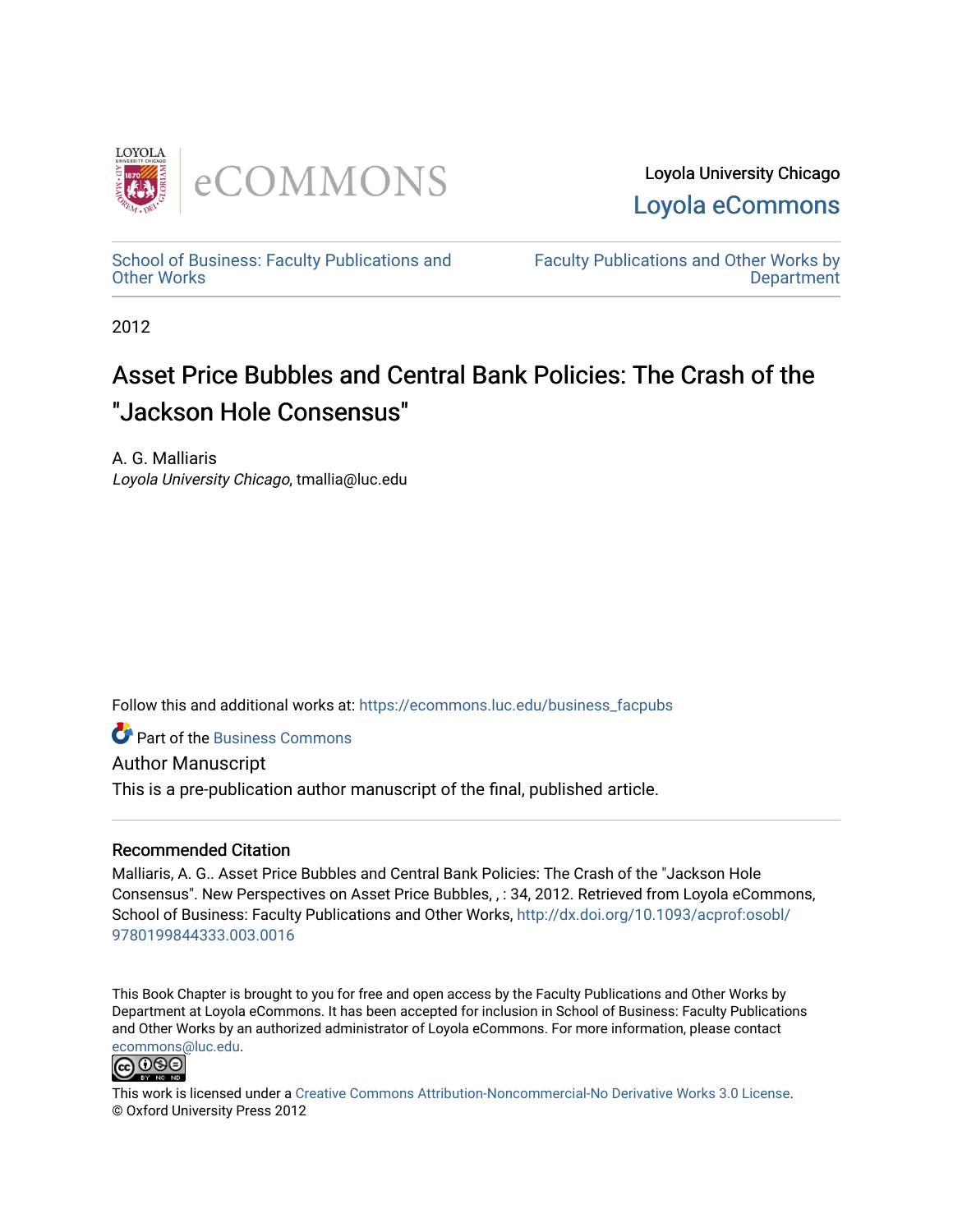## ASSET PRICE BUBBLES AND CENTRAL BANK POLICIES: THE CRASH OF THE "JACKSON HOLE CONSENSUS"

A. G. Malliaris Department of Economics and Department of Finance Loyola University Chicago 1 East Pearson Street Chicago, Illinois 60611 [tmallia@luc.edu](mailto:tmallia@luc.edu)

Date of this draft: October 10, 2011

#### Abstract

This paper reexamines the main arguments of whether or not monetary policy should respond to asset bubbles. The question of how the central bank should respond to an asset bubble can be reformulated in two ways. First, how does the central bank respond while an asset bubble is growing, and second, how does it respond after the bubble bursts? There has been strong agreement among economists that a central bank should respond to the bursting of a bubble by aggressively decreasing the Fed funds rate to minimize the adverse impact of financial instability on the real economy. However, there is no clear answer to the question of how the central bank should respond to an asset bubble before it bursts. If there is evidence that the asset price bubble is contributing to inflation, then there is general agreement that the central bank should respond. But what if prices remain stable? These issues are critically reviewed and the conclusion is reached that the high costs associated with the 2007–2009 financial crisis have encouraged the development of a new central bank policy paradigm that encourages "leaning against bubbles" and giving due consideration to alternative tools other than interest rate policy tools.

#### **JEL Classification**: E50, E52, E58

**Key Words**: Asset Bubbles, Financial Crisis, Jackson Hole Consensus, Lean against Bubbles

This paper will appear in Evanoff, Doug, George Kaufman and A.G. Malliaris (Editors), **"New Perspectives on Asset Price Bubbles: Theory, Evidence, and Policy",** 2012, New York, New York: Oxford University Press.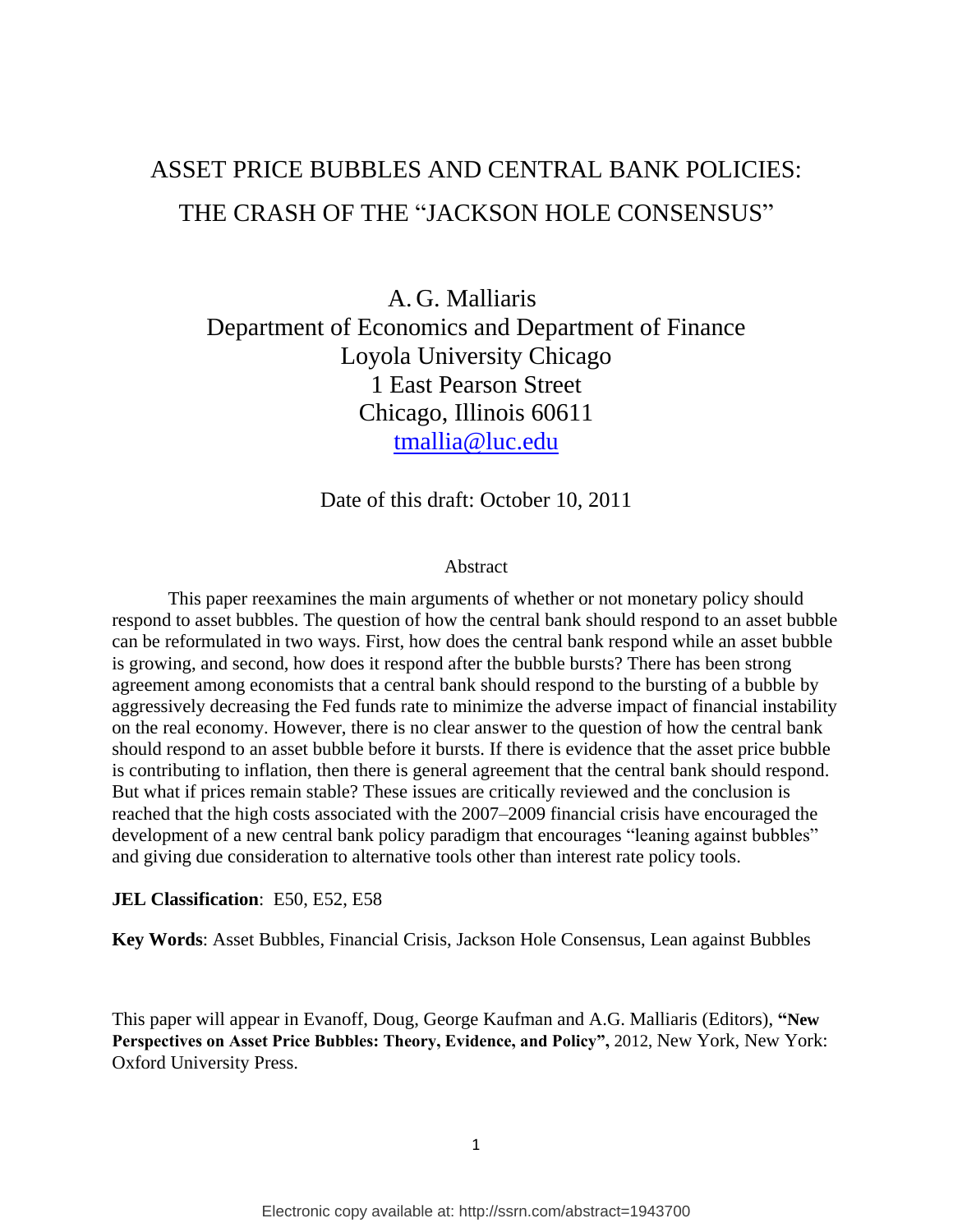# ASSET PRICE BUBBLES AND CENTRAL BANK POLICIES: THE CRASH OF THE "JACKSON HOLE CONSENSUS"

### **Introduction**

The global financial crisis that began in mid 2007 progressed to become the most severe economic recession since the Great Depression of the 1930s. In the U.S., the recession officially lasted for about 19 months, from December 2007 to June 2009, with a decline in real GDP by more than 4% and a loss of over 8 million jobs. The unemployment rate doubled from about 5% to 10% during this period. The household sector lost more than \$13 trillion in wealth because of substantial declines in both equities and housing.

Economists, journalists, political panels and commissions, among others, have investigated this global financial crisis in detail and will, in all probability, continue doing so for some time in the future. There is no shortage of likely causes. Candidate causes can be organized in certain groups such as macroeconomic, microeconomic, global, government, institutional, ethical and even psychological. Within each of these groups there is a list of specific factors that may have contributed, propagated, or amplified the crisis. Macroeconomic factors include an overly easy monetary policy from 2002 to 2005 and the development of a real estate bubble. This real estate bubble burst in early 2007, when significant declines in real estate prices that continue to this date took place. This bursting caused macroeconomic financial instability. The microeconomic list is longer and contains subprime lending, opaque derivative securities, underestimation of risk leading to excessive risk taking, failed risk management techniques, insufficiently capitalized banks and shadow banking institutions, too much leverage and the shortage of liquidity. Global considerations cited mention the global savings glut, fixed exchange rates for certain countries with undervalued currencies like China, global imbalances and an unstable global monetary system.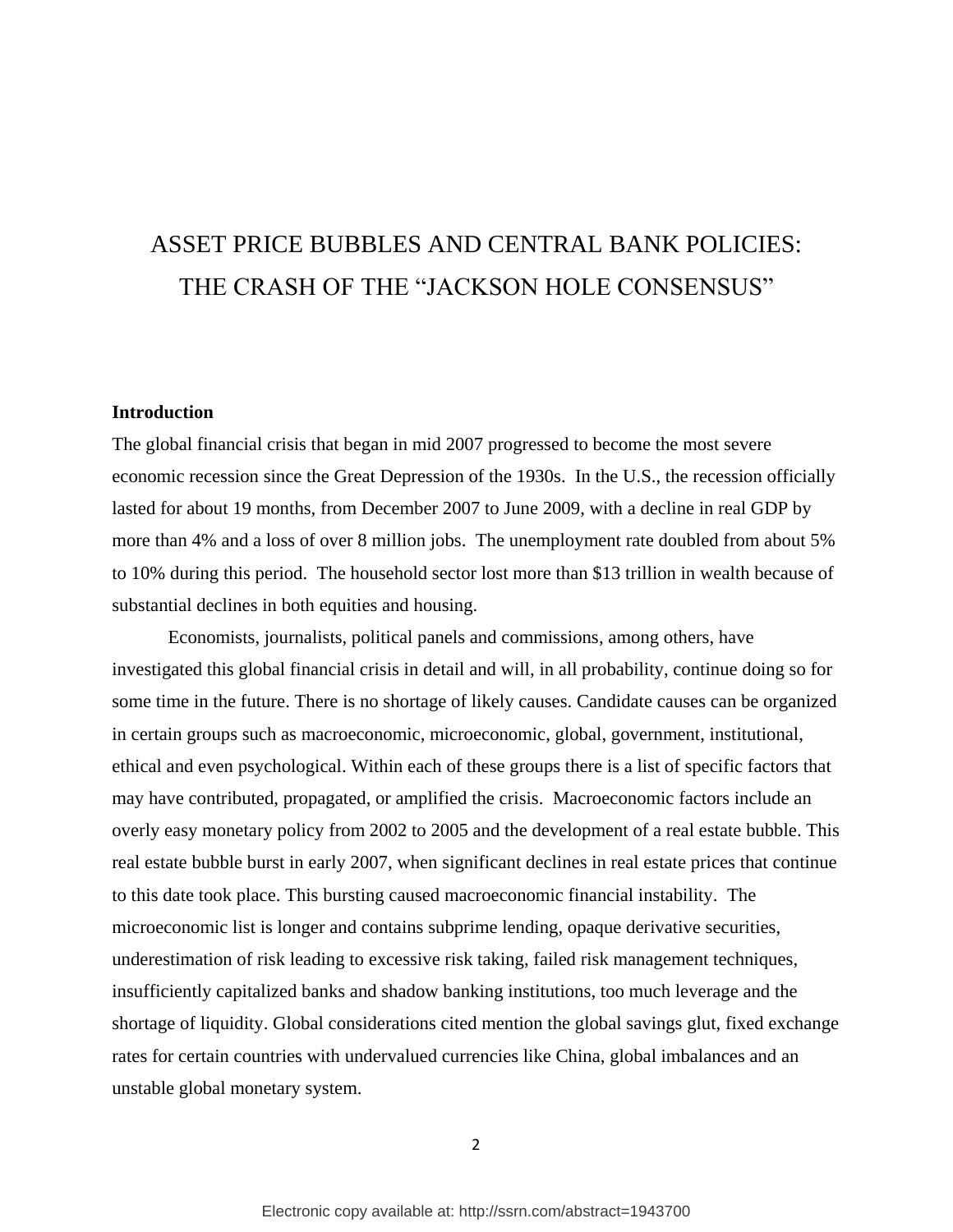Government policies promoting affordable housing, insufficient regulation of the shadow banking sector, and deficient implementation of existing regulations for financial institutions have also been mentioned. Institutional elements such as the model of originate-to-distribute, the role credit of rating agencies, and suboptimal management compensation incentives that encouraged excessive risk taking, have received attention along with ethical dimensions such as greed and corruption. Finally, psychological factors such as animal spirits, exuberance and panic are introduced to convey the density of the crisis. Kolb (2010, 2011), Paulson (2010), the Financial Crisis Inquiry Report (2011) and Sorkin (2010), among numerous other studies, provide academic, government and journalistic perspectives on the crisis.

With the exception of a handful of analysts, the global financial crisis was not anticipated. The main reason for this failure was the prevailing consensus prior to the crisis that the successful pursuit of price stability over the previous three decades had produced macroeconomic stability, called the Great Moderation, for the U.S. and other industrial economies with steady economic growth, low GDP volatility and low inflation. The Great Moderation paradigm did not focus on financial instability. It was widely accepted that price stability also contributed to financial stability.

In pursuing price stability during the Great Moderation period from the mid-1980s to the onset of the global financial crisis, both the Fed and other central banks around the world were challenged by the emergence of asset bubbles in general and the internet bubble in particular. Alan Greenspan (1996, p. 6), then Federal Reserve Chairman reminded us

―how do we know when irrational exuberance has unduly escalated asset values, which then become subject to unexpected and prolonged contractions as they have in Japan over the past decade? And how do we factor that assessment into monetary policy? We as central bankers need not be concerned if a collapsing financial asset bubble does not threaten to impair the real economy, its production, jobs, and price stability. Indeed, the sharp stock market break of 1987 had few negative consequences for the economy. But we should not underestimate or become complacent about the complexity of the interactions of asset markets and the economy."

Because Chairman Greenspan raised this important question in the midst of celebrating the accomplishments of both monetary research and central bank policies that were credited with producing the Great Moderation, a spirited debate erupted on how monetary policy should respond to asset bubbles. It is acknowledged now that the profession's initial Hamletian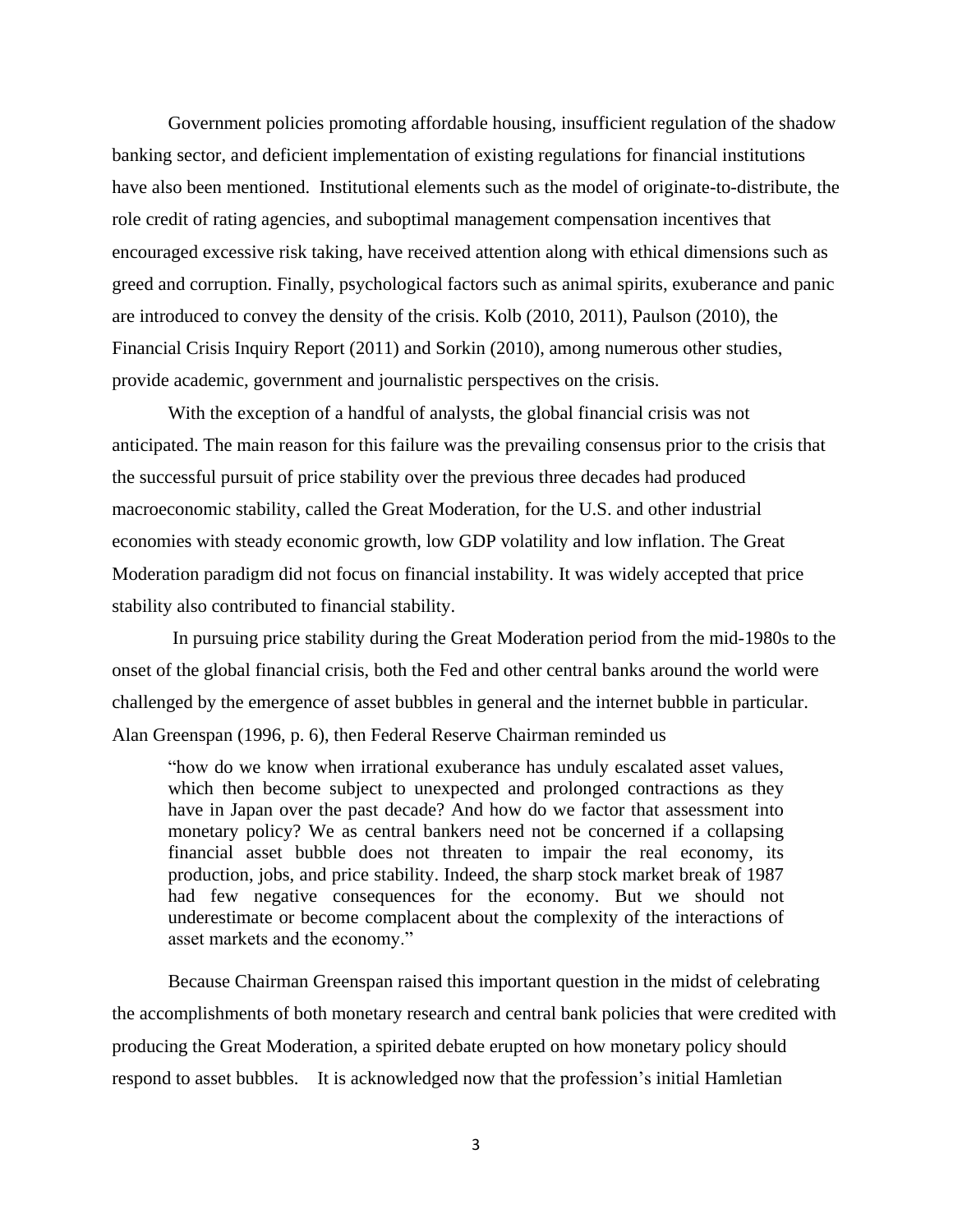ambivalence towards a central bank "responding to" or "not responding to" an asset bubble was resolved by the formation of a consensus in the U.S. to follow the asymmetric approach to bubbles. This asymmetric approach supported no or little Fed action against an asset bubble, while it was developing, but aggressive cuts in Fed funds when the bubble burst to minimize its potential destabilizing effects on the real economy. This was articulated in Greenspan (2002) during that year's Jackson Hole Conference and further solidified in subsequent meetings such as in Blinder and Reis (2005).

It is the purpose of this article to re-examine the main arguments of the two methodological lines: monetary policy should respond versus monetary policy should not respond to asset bubbles. The initial question of how the central bank should respond to an asset bubble can be reformulated in two ways. First, how does the central bank respond to an asset bubble while it is growing, and second, how does it respond after the bubble bursts? There has been strong agreement among economists that a central bank should respond to the bursting of a bubble by aggressively decreasing the Fed funds rate to minimize the impact of financial instability on the real economy. Achieving maximum employment is one of the Fed's mandates. However, there is no clear answer to the question of how should the central bank respond to an asset bubble before it bursts. If there is evidence that the bubble is contributing to inflation, then the Fed will respond; but what if prices remain stable? Some economists argue that the central bank should not respond to the bubble prior to its bursting while others believe that it should try to target it or at least lean against the bubble to avoid future financial instability. Thus, we have two broad responses: the asymmetric approach, mentioned earlier, that advocates no response prior to the bursting and the symmetric approach that argues that the central bank should respond to an asset bubble both before and after it bursts. Within the choice of the symmetric response there are various degrees of intensity: burst the bubble, target the bubble or lean against it. Targeting the bubble during its growth elevates the importance of bubbles to the goal of inflation targeting. Leaning against an asset bubble is a weaker strategy. Kohn (2006, 2008) uses the terminology of "conventional strategy", focusing on the Fed's mandate to describe the asymmetric approach, versus "extra action" for the symmetric response when the Fed takes steps against an asset bubble. These questions were debated for several years before the 2002 "Jackson Hole Consensus", supporting the asymmetric approach to asset bubbles, was reached.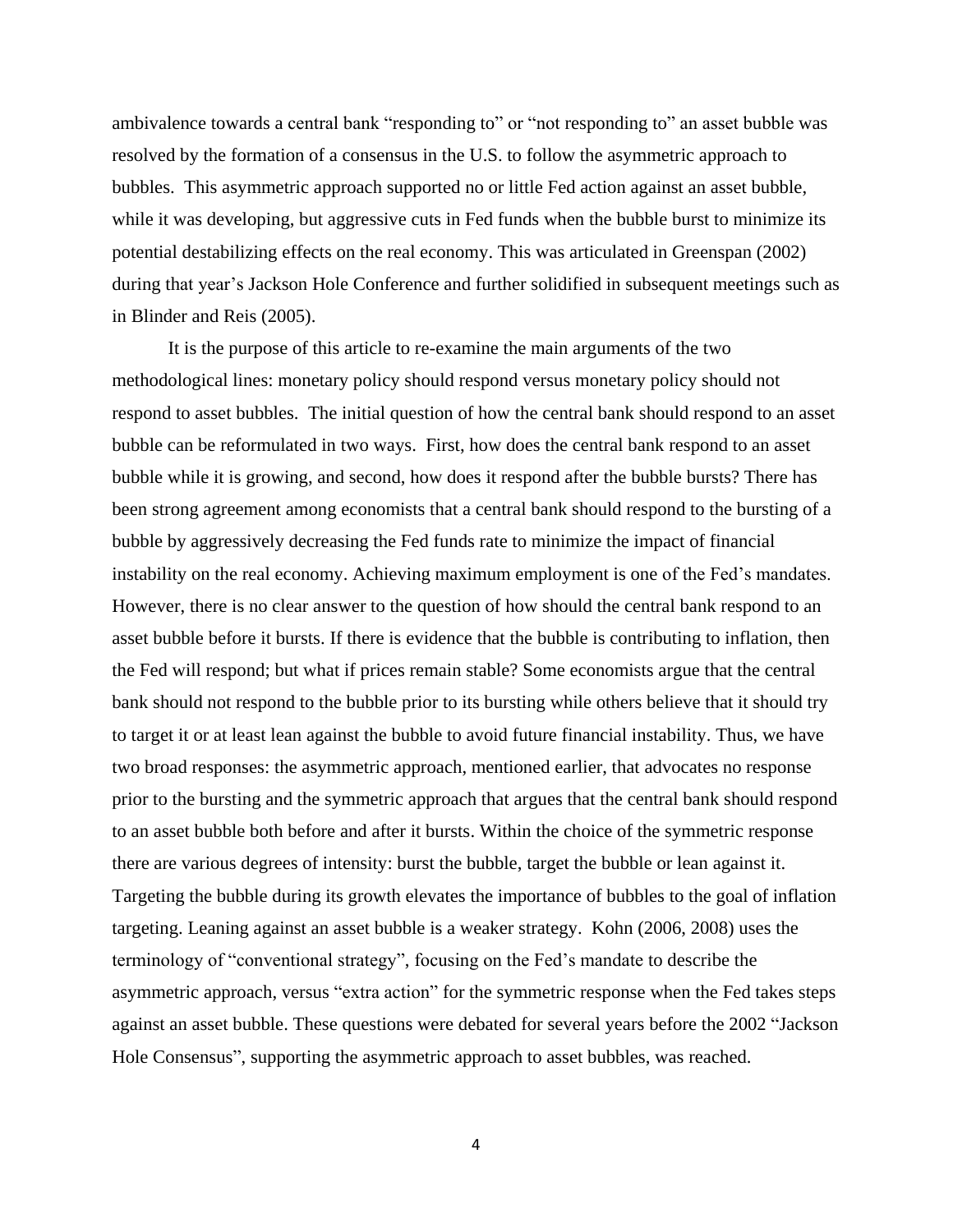This paper concludes that the 2007-09 global financial crisis undermined the Jackson Hole Consensus and the new central bank policy paradigm has shifted towards "leaning against" bubbles." Such an examination necessitates framing the discussion in the broader context of asset bubbles and financial instabilities. Another way to state the intention of this paper is to say that financial instabilities created by the bursting of asset bubbles can be extremely disruptive to the real economy, and that the policy of "leaning against" potential bubbles appears to dominate central bank neutrality.

While our focus is anchored on asset price bubbles and the shifting paradigm of central bank policies, we contribute towards an integrative approach between the real and financial sectors of an economy by presenting first a general overview of asset bubbles that supports their existence. Then, we discuss how the bursting of asset price bubbles may cause financial instability that often impacts the real sector of an economy adversely. This analysis guides us to re-examine how central banks should respond to asset price bubbles. We make a distinction between normative and positive responses of a central bank to asset price bubbles. We also introduce the concept of macroprudential regulation, originally advocated by Borio (2003) and reprinted in this volume, as an approach for leaning against asset bubbles. This leads us to draw three main conclusions at the close of the paper. We also follow a balanced approach in that all the pieces highlighted in this overview are important. This enables us to avoid the methodological selectivity that prevailed during the Jackson Hole Consensus.

#### **Risk Management by Central Banks**

Central banks around the world have mandates to promote price stability. In the U.S. the Fed by congressional mandate also seeks to achieve stable economic growth. Clearly, targeting stable asset prices is not an explicitly mandated goal of the Fed. Why then is the Fed concerned with asset price bubbles?

In 1996, Alan Greenspan raised concerns about an asset bubble as quoted earlier. Reviewing a half-century of changes in monetary policy, Taylor (2002) does not mention concerns about asset bubbles. According to Taylor, the big and dramatic changes in monetary policy occurred as a result of five occurrences: the famous Accord reached between the Treasury and the Federal Reserve in 1951, the end of the Bretton Woods fixed exchange rate system, the significant rise in inflation during the 1970s to the early 1980s, the dramatic success of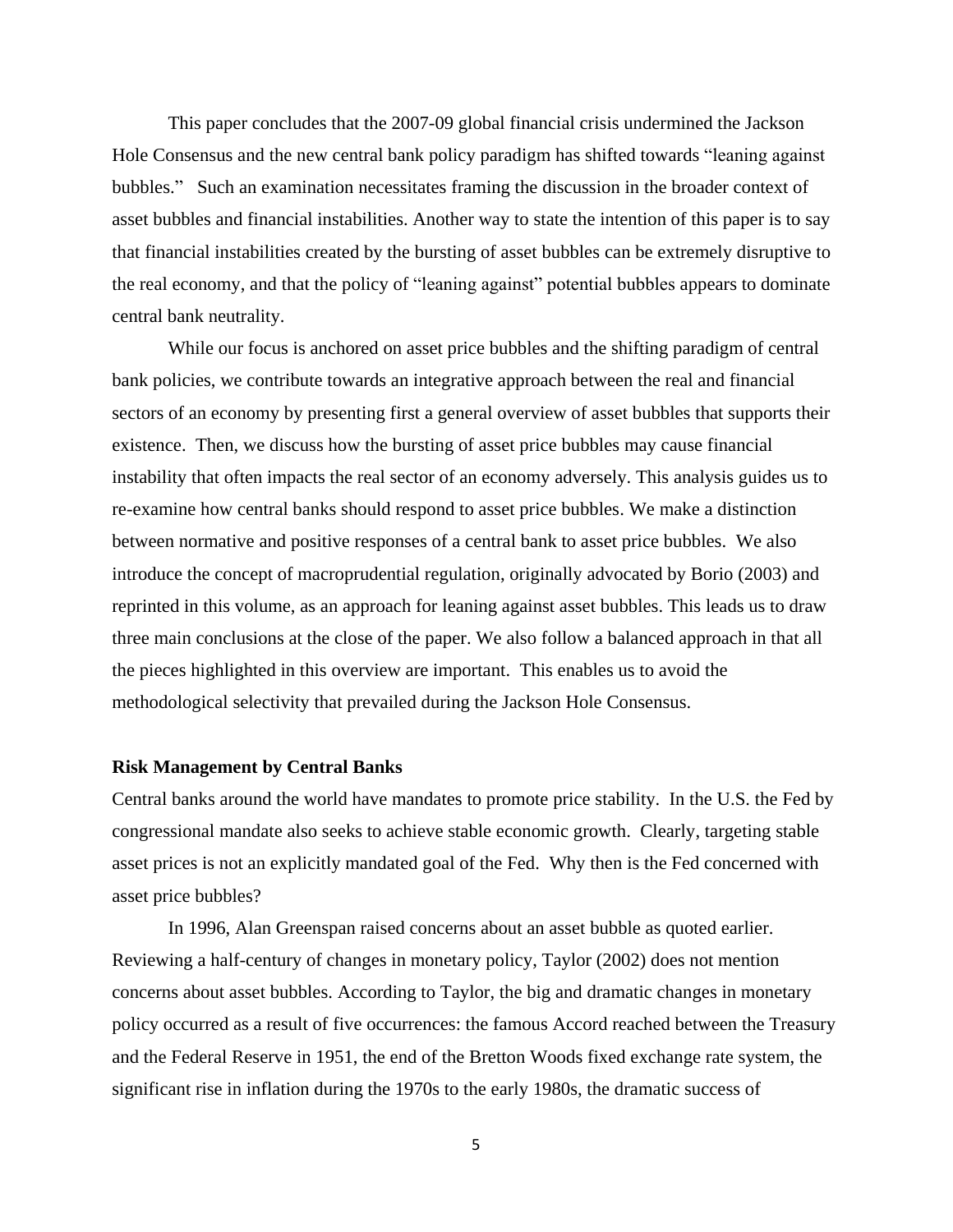disinflation in the early 1980s and the Great Moderation. While Taylor celebrates the great successes of monetary policy during the Great Moderation, both in the U.S. and in numerous other countries, Greenspan (2004, p.35) contemplates that

―[p]erhaps the greatest irony of the past decade is that the gradually unfolding success against inflation may well have contributed to the stock price bubble of the latter part of the 1990s. Looking back on those years, it is evident that technology-driven increases in productivity growth imparted significant upward momentum to expectations of earnings growth and, accordingly, to stock prices. At the same time, an environment of increasing macroeconomic stability reduced perceptions of risk. In any event, Fed policymakers were confronted with forces that none of us had previously encountered."

This quotation from Greenspan clearly answers the question of why monetary policy may be concerned with asset bubbles. To paraphrase Greenspan, during normal times, monetary policy focuses on price stability and maximum employment. However, when irrational exuberance drives asset prices to unsustainable levels and the risk of a bubble bursting increases the likelihood of financial instability, monetary policy is expected to address these issues.

Greenspan (2004, p. 37) has clearly stated that

―the conduct of monetary policy in the United States has come to involve, at its core, crucial elements of risk management. This conceptual framework emphasizes understanding as much as possible the many sources of risk and uncertainty that policymakers face, quantifying those risks when possible, and assessing the costs associated with each of the risks. In essence, the risk management approach to monetary policymaking is an application of Bayesian decisionmaking."

Greenspan is clearly advocating an activist discretionary central bank policy. Friedman (2006) describes this nonmechanistic flexibility of the Greenspan Fed. Such discretion offers broader latitude to central bankers in considering the risks of an asset bubble bursting and the costs of mopping up afterwards. In contrast a "rules only" driven price stability policy is not distracted by asset bubbles unless asset price increases foster inflationary expectations as consumers choose to spend a portion of their appreciated wealth.

#### **Asset Price Bubbles**

The risk management approach to monetary policy may call for a judgment about the existence of an asset bubble, the stage of its development, and the risks associated with its bursting. Asset bubbles are just one among many developments that the risk management approach to monetary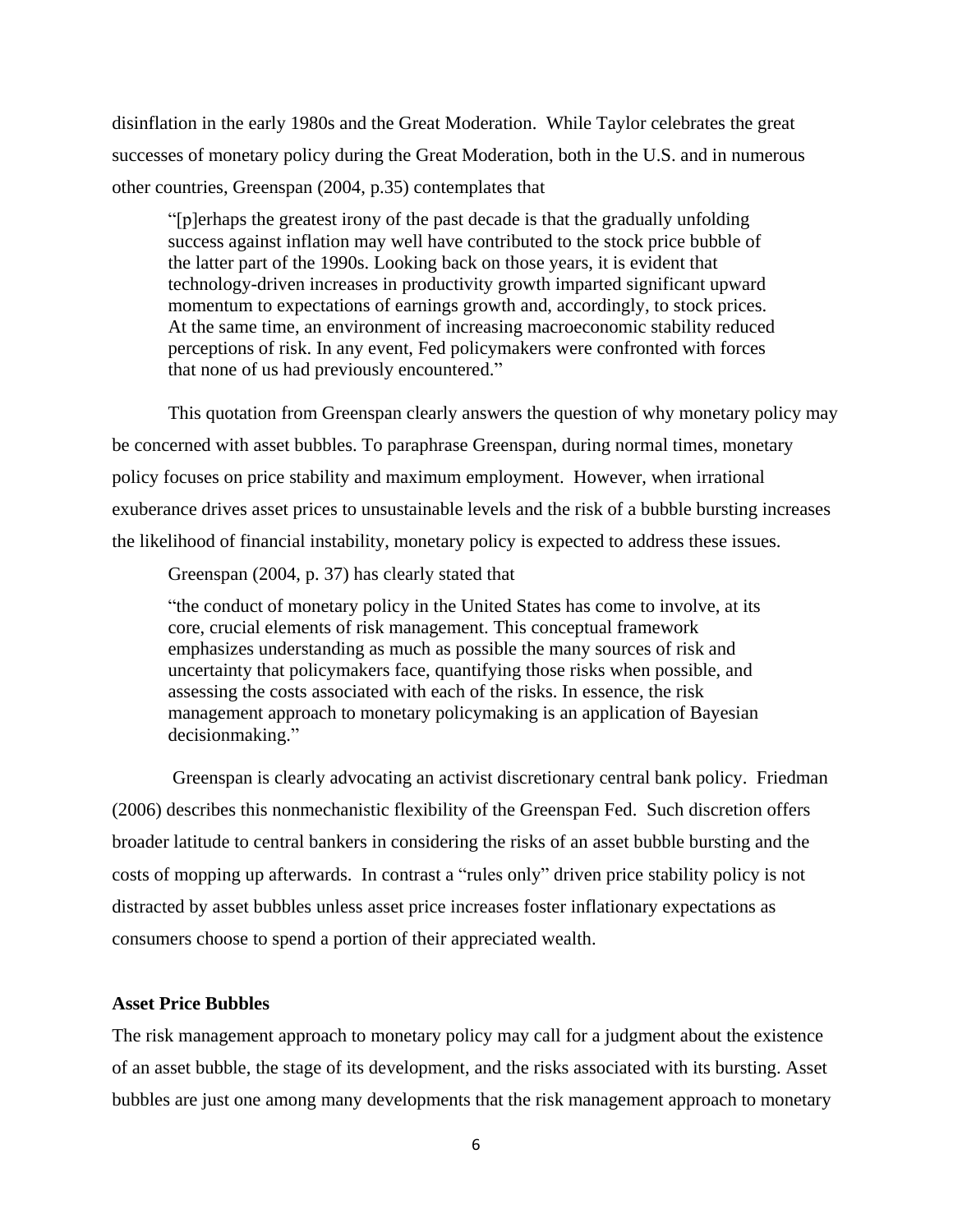policy considers. The stock market crash of October 19, 1987, the bursting of the internet bubble in March 2000, and the collapse of the real estate market in 2007 are representative asset bubbles. The Fed however, has also addressed, during the last twenty years, many other economic and political developments. For purposes of illustration, a representative sample might include the Asian Financial Crisis of 1997-98, the Russian debt default of August 1998, the collapse of the Long Term Capital Management hedge fund in September 1998, the potential Y2K problem on January 1, 2000, the September 11, 2001 terrorist attacks, and the deflation fears in 2004.

Of course, in addition to these events, the central bank is continuously assessing in its risk management approach, the risks of inflation and the risks of a recession. Thus, asset bubbles are only a subset of the central bank's concerns, yet asset bubbles are very critical in view of the adverse financial consequences of the bursting of a bubble. Furthermore, among various asset bubbles that may develop in an economy, the Fed has identified only stock market bubbles and housing bubbles as financial developments that may cause serious instabilities. Commodity bubbles, like oil and gold, or exchange rate crashes as in the Asian Financial Crisis, have not explicitly been addressed by the Fed.

What is an asset price bubble in general? Do asset bubbles exist in financial markets? We hypothesize that if the price of an asset exceeds its "fundamentals", there is a bubble. The implication is that the asset price exceeds fundamentals by a significant amount and this persists for some time. If the price of an asset exceeds its fundamentals by a very small amount, we can call this amount noise. Also, if the deviation from fundamentals lasts for a very short trading interval, this may be called a temporary mispricing. When, however, the price of an asset exceeds its fundamentals by a large amount, say 30% above its fundamental value, for several months or even years, we can call it a bubble.

Kindleberger (1978) describes a bubble as an upward price movement over an extended range that then implodes. He also says that an asset bubble occurs when the purchase of an asset is not made because of the rate of return on the investment, but in anticipation that the asset can be sold to a "greater fool" at an even higher price. He lists and discusses numerous episodes of financial bubbles. Brunnermeier (2008) adopts Kindleberger's definition and says that a bubble refers to an asset price that exceeds the asset's fundamental value because the trader who buys it high believes he can resell it at an even higher price in the future.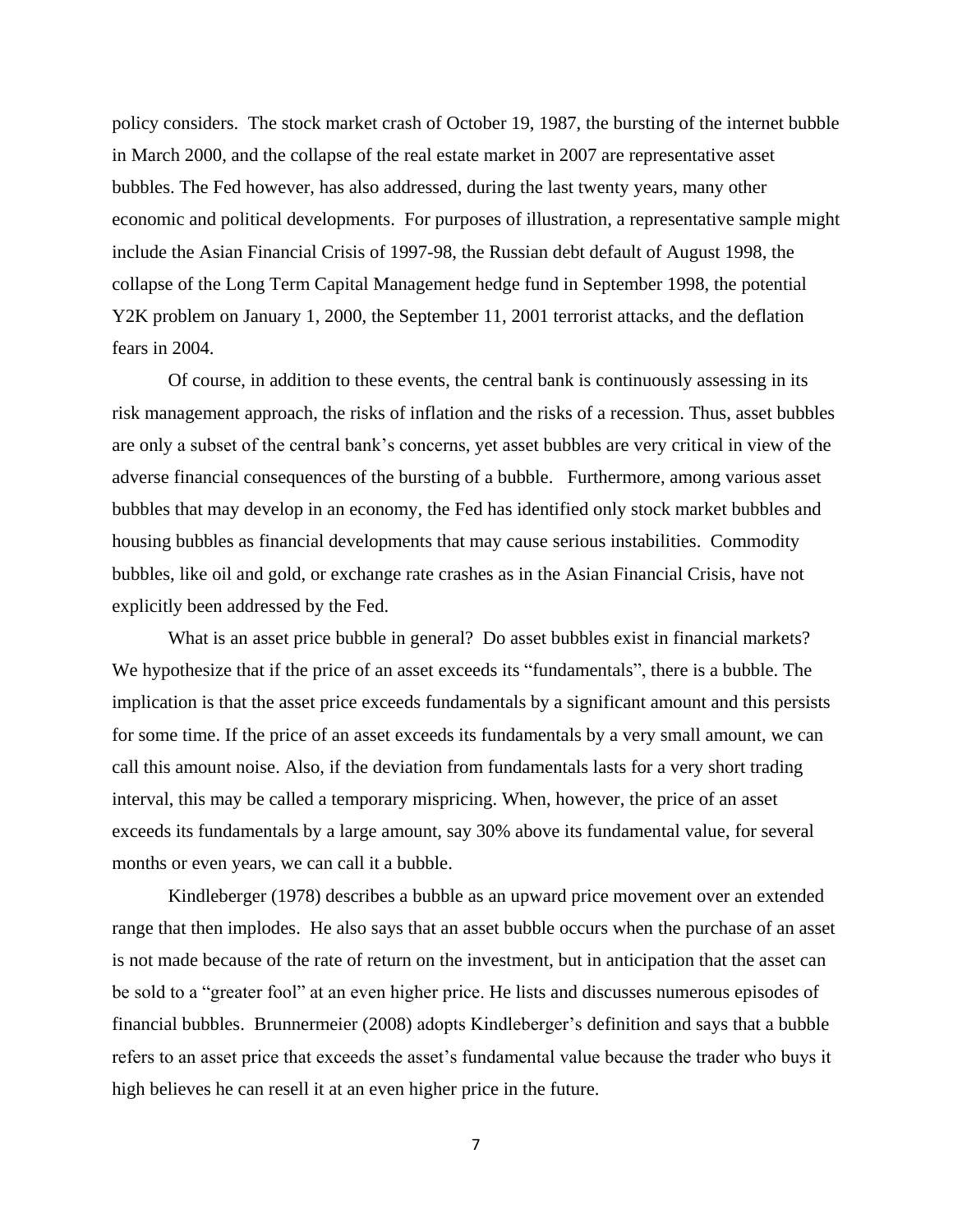Definitions of bubbles depend on a model of valuating fundamentals. Furthermore such fundamentals usually involve a long stream of future earnings appropriately discounted. Both the expected earning and the discounting factor are uncertain and thus the fundamental value is also uncertain. By definition, efficient markets that continuously reevaluate the arrival of new information contribute to the discovery of the fundamental value of a particular asset. However, for new innovations whose future earnings are very uncertain, the pricing of fundamentals has a very large margin of error. In the past, bubbles have developed and then crashed in stocks of railroad, electricity, aviation, automobiles, radio, pharmaceutical, internet and bio-technology firms when they were new technologies. Do we currently have bubbles in stocks of firms in search-engine and social network technologies?

Asset price bubbles are often accompanied by increases in trading volume and also by high price volatility. As price bubbles develop, they encourage increases in the supply of similar assets. After the crash, the valuation of most firms in the bubble sector decreases. This was experienced during the internet bubble. In contrast to loud bubbles with high price volatility, there are also quiet bubbles with substantial price increases but with low volatility as discussed in Hong and Staer (2011).

In general, the common underlying characteristic of mispricing is the high degree of uncertainty that surrounds the future profitability of the asset. The theory of market efficiency does not recognize the existence of asset bubbles. It accommodates the high degree of uncertainty that may surround new technologies and views the high volatility as evidence of a continuous reassessment of the fundamental value by market participants. It claims that if a price of an asset significantly exceeds its fundamentals value, arbitrage activities will exploit such discrepancies and return the asset price to its fundamental value. However, if arbitrage is limited, behavioral finance believes that bubbles may persist.

There are a large number of theoretical papers that study asset price bubbles. Useful surveys include Bhattacharya and Yu (2008), Brunnermeier (2008), Vogel (2010) and, in this book, Barlevy (2012). Brunnermeier (2008) offers an excellent brief survey by organizing the bubbles literature into four categories. We cite some representative results to illustrate that there is theoretical support for the existence of asset bubbles. The first group of papers assumes that all investors are rational and have identical information. In this case, finite bubbles cannot arise but infinite ones can develop under certain conditions and with a precise rate of growth. The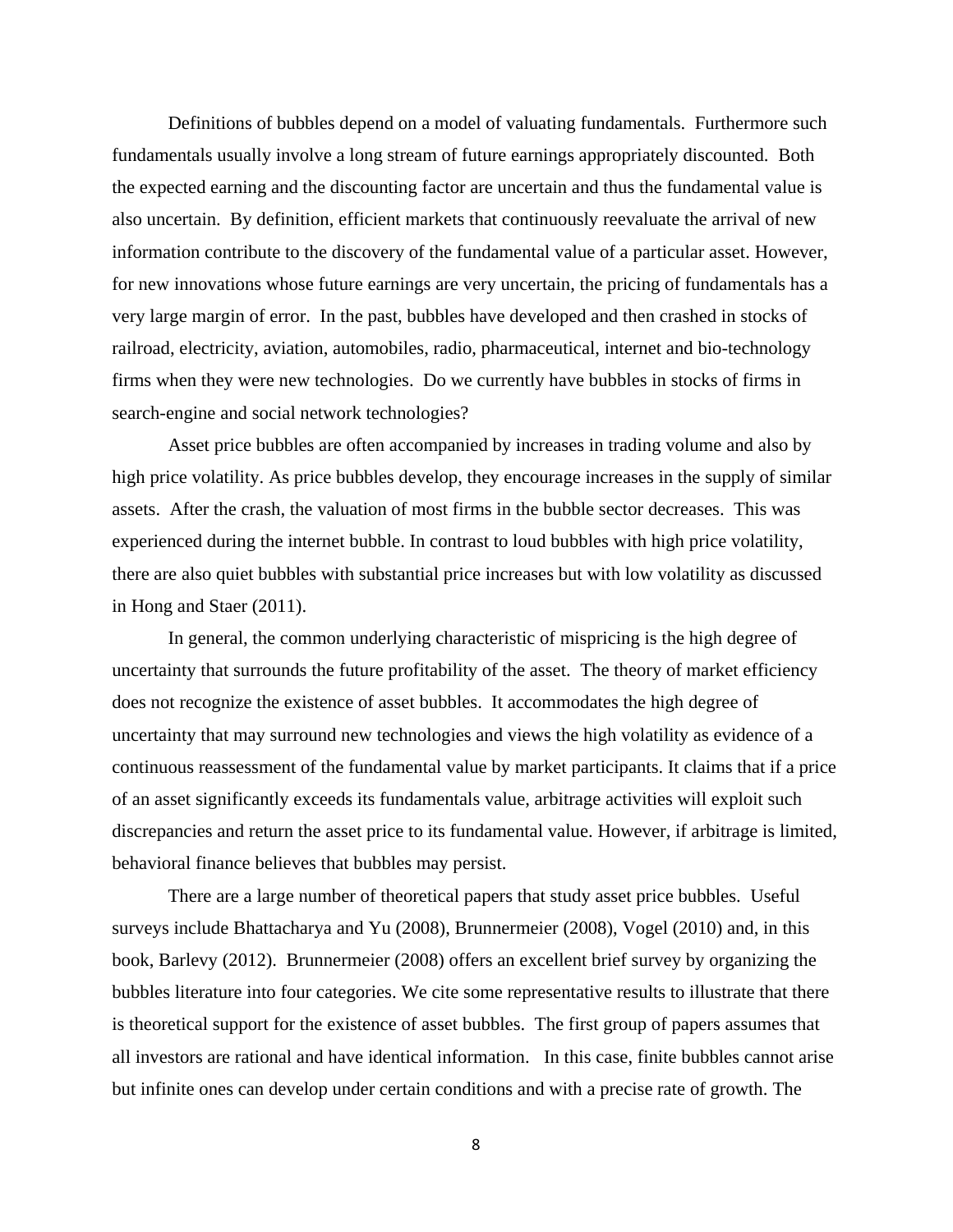second group of papers maintains the assumption of rational expectations, but investors now have asymmetric information. In this group, bubbles develop a little easier. The third group of papers allows traders to be either rational or behavioral and bubbles may last for a long period since rational and behavioral investors struggle to influence the evolution of prices. The final group allows traders to have heterogeneous beliefs. Reprinted in this book, Scheinkman and Xiong (2003) combine heterogeneous beliefs with a short sale constraint to show that speculative bubbles can emerge. The mechanism that generates bubbles with high trading volume and price volatility relies on optimistic or overconfident traders willing to buy an asset at a higher price while pessimistic traders are unable to moderate the bubble because of short sale constraints. Barlevy (2012) focuses on the important issue of the welfare implications of central banks choosing to burst a bubble. He argues effectively that the recent crisis has highlighted that most models of asset bubbles do not address the critical question of whether bursting a bubble by the central bank is welfare improving or not.

Beyond the theoretical literature that offers conditions for the existence of asset bubbles, there is extensive evidence in experimental economics about the emergence of bubbles in the laboratory. The classic reference is Smith, Suchanek and Williams (1988), and more recently Hussam, Porter and Smith (2008). Also, behavioral economists such as Shiller (2002) have argued in favor of the existence of bubbles. Shiller argues that the key idea for the formation of bubbles is the feedback mechanism. A price increase for an asset leads to investor enthusiasm, which further causes increased demand and additional price increases. The high demand is supported by the public's memory of high past returns or by optimism that this new asset will generate very high future earnings. Various bubbles have different positive feedback mechanisms, but because non-fundamentally driven price increases cannot be sustained indefinitely, a negative feedback pattern will eventually replace the positive one. Usually, the initial increases are slow, and it takes a long time for the bubble to grow. In contrast, bubble crashes take place during a relatively short period.

 Kindleberger (1978) describes the feedback mechanism in detail and gives numerous illustrations of specific bubbles. Keynes (1936), in his famous Chapter 12, clearly states that an investor's

―knowledge of the factors which will govern the yield of an investment some years hence is usually very slight and often negligible" (p. 149).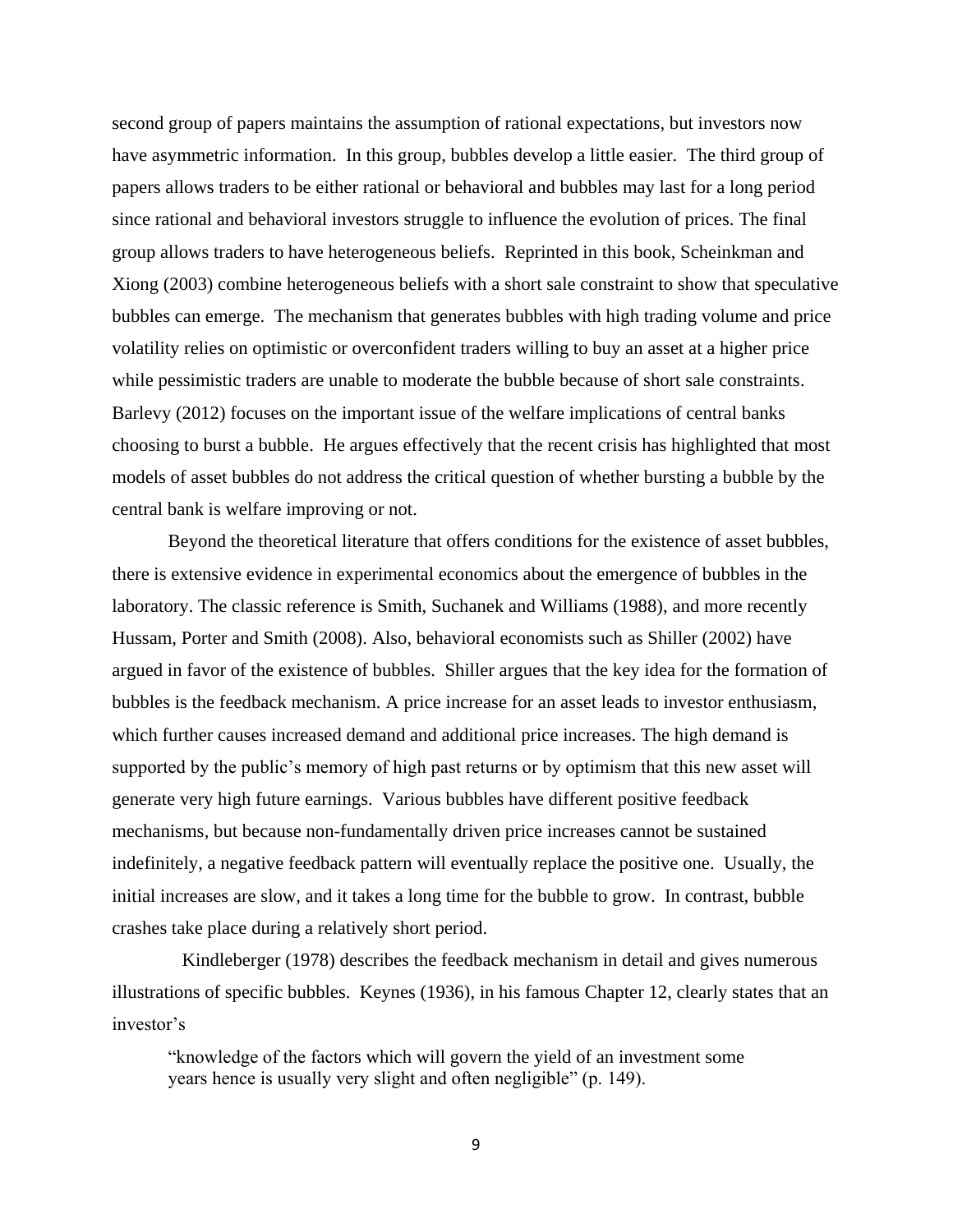This description leads Keynes to talk about his famous "beauty contest" since there are no readily available concrete valuation benchmarks. He adds that

―[M]ost, probably, of our decisions to do something positive, the full consequences of which will be drawn out over many days to come, can only be taken as a result of animal spirits –of spontaneous urge to action rather than inaction, and not as the outcome of a weighted average of quantitative benefits multiplied by quantitative probabilities" (p. 161).

Akerlof and Shiller (2009) elaborate in detail on Keynes' idea of animal spirits and demonstrate its importance in several areas of economics.

The successful speculator Soros (1987, 2010) introduces the idea of "reflexivity" to explain the development of asset bubbles. Soros's point of departure is philosopher Karl Popper's claim that empirical truth cannot be known with absolute certainty. If this is correct, Soros argues that financial markets cannot be exactly correct moment by moment in their valuation of all assets. If prices generated by market participants are not exactly correct, they are biased contrary to the claim of market efficiency. The degree of distortion or fallibility usually ranges from the negligible, called a random error, to the significant, called an asset bubble. Next, this principle of fallibility interacts with the principle of reflexivity that says that the prices generated by market forces are a reflection of fundamentals. So if market participants are euphoric about a certain asset and its price increases, this price now has an impact on the assessment of the asset's fundamentals. As the price increases, the value of the fundamentals increases and various financial decisions that depend on fundamentals such as leverage, both debt and equity, are influenced. Soros then proceeds to develop several steps that an asset bubble goes through from its inception to its collapse.

Gisler and Sornette (2010) generalize the idea of a bubble, from a phenomenon related to asset pricing, to social bubbles that describe reinforcing feedback mechanisms for social projects such as the Apollo Space Project. Malliaris (2005) discusses asset bubbles across countries and globally. Finally, Tuckett and Taffler (2008) and Tuckett (2009) apply psychoanalytic techniques to explain the development of asset bubbles. They argue that financial assets have the power to generate both excitement and anxiety causing risk and reward judgments to become uneven. When the utility of potential gain is detached from the disutility of potential loss, critical reasoning is disturbed, and the emergence of an erroneous consensus may lead to the development of asset bubbles.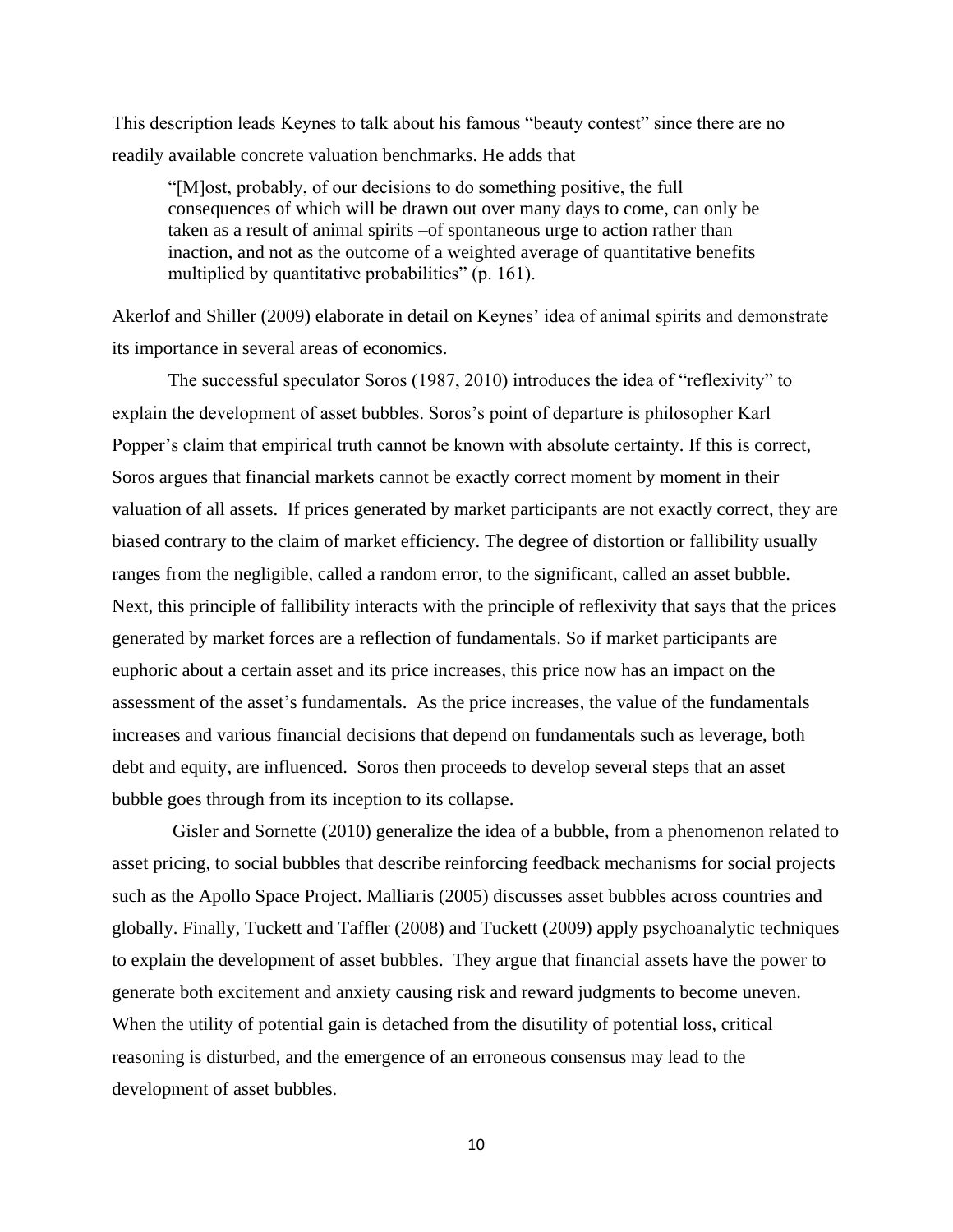The theoretical literature about bubbles does not address the extensive narratives related to booms and busts, bubbles and crashes, animal spirits and panics, and exuberance and contraction discussed in Kindelberger (1978), Minsky (1986), Soros (1987), Akerlof and Shiller (2009) and others. This is surprising because financial booms and busts and business cycles appeared joined together in various theories even before Keynes. For example, Haberler's (1960) original version on *Prosperity and Depression* was completed in the summer of 1936 and contains several expositions of the role of financial instabilities as a source of recessions. Laidler (2003) gives a detailed account of the inter-war debate on financial and economic stability and shows how the recent bursting of the stock and housing bubbles and their impact on the real economy "do bear more than a passing resemblance to earlier episodes" (p.17). Today's reader will find these descriptive theories perhaps limited in their explanatory scope. Modern mixed capitalist economies with sophisticated financial markets and global financial integration have little in common with pre-WWII economies. Besides, the Keynesian revolution has overshadowed this old literature, primarily by advocating the use of fiscal and monetary policies to combat recessions and financial instabilities.

Thus both the academic and popular literature, recent as well as pre-Keynesian, attest to the existence of asset bubbles as a financial phenomenon in contrast to advocates of market efficiency who reject their presence. Prior to bursting, the existence of an asset bubble is only a probable event and only after it bursts is there certainty that it has occurred. To give some quantitative evidence of past stock market and housing bubbles we reproduce a table from the IMF (2002).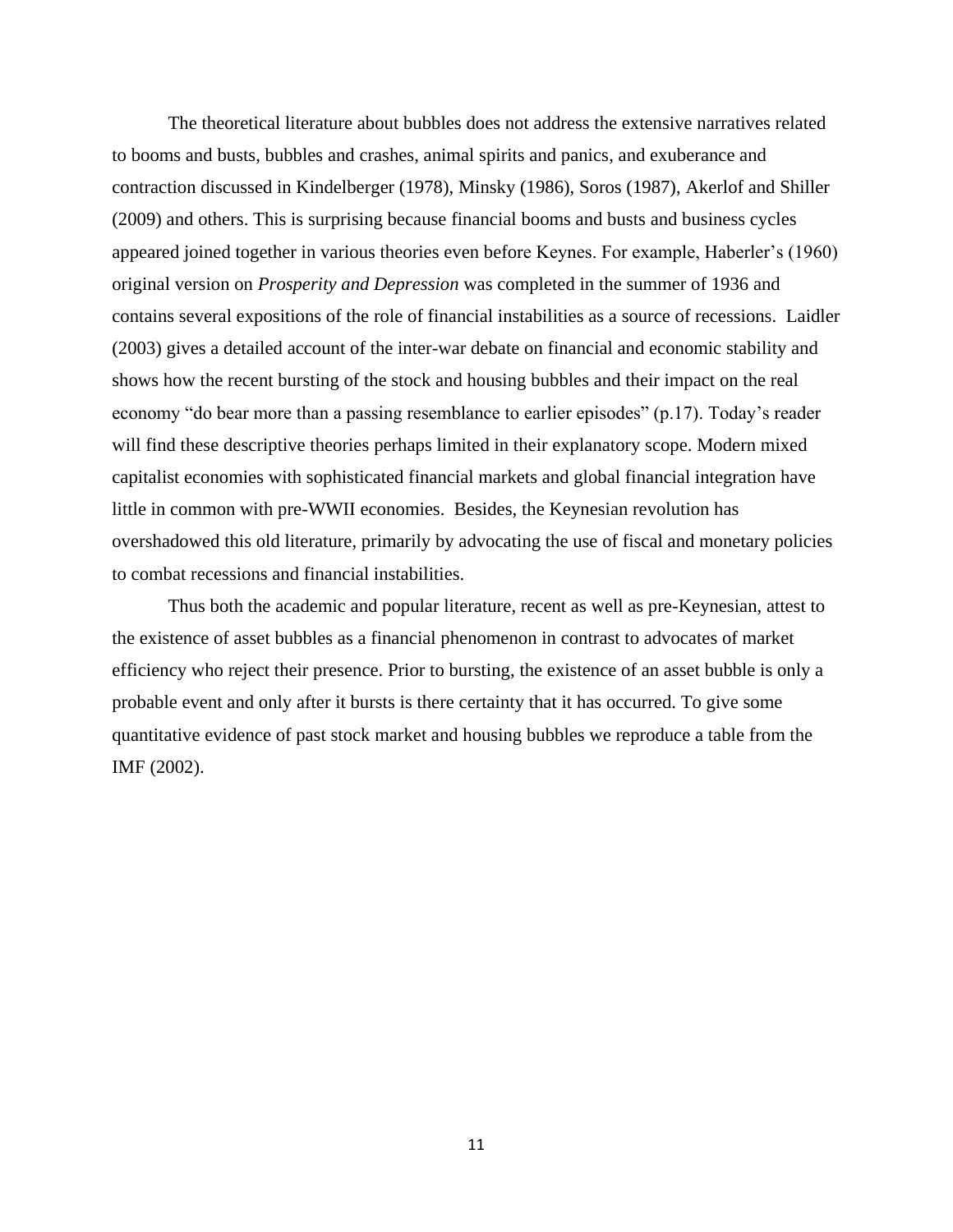| (Median over all episodes)   |                                       |                                     |                                       |                                     |
|------------------------------|---------------------------------------|-------------------------------------|---------------------------------------|-------------------------------------|
|                              | <b>Real Equity Prices</b>             |                                     | <b>Real Housing Prices</b>            |                                     |
|                              | Contraction <sup>1</sup><br>(percent) | Duration <sup>2</sup><br>(quarters) | Contraction <sup>1</sup><br>(percent) | Duration <sup>2</sup><br>(quarters) |
| Bear<br>markets <sup>3</sup> | $-24.4$                               | 5                                   | $-5.7$                                | 5                                   |
| Busts <sup>4</sup>           | $-45.5$                               | 10                                  | $-27.3$                               | 16                                  |
| 1960s                        | $-40.5$                               | 11                                  |                                       |                                     |
| 1970s                        | $-49.5$                               | 10                                  | $-27.3$                               | 19                                  |
| 1980s                        | $-47.6$                               | 10                                  | $-28.5$                               | 16                                  |
| $1973^5$                     | $-60.1$                               | 10                                  |                                       |                                     |
| $2000^6$                     | $-43.6$                               | 10                                  |                                       |                                     |

### Equity and Housing Price Bear Markets in Industrial **Countries**

Source: IMF staff calculations.

<sup>1</sup>Contraction from peak to trough in real equity and housing prices, respectively.

 $2$ Time form peak to trough (excluding the peak quarters)

<sup>3</sup>All bear markets including busts.

<sup>4</sup>All bear markets in the bottom quartile (see text).

<sup>5</sup>Busts beginning during 1972-74.

 ${}^{6}$ Busts beginning at the peaks recorded in 2000 and ending in 02:Q3 (end of sample)

This table does not include the recent global financial crisis. It clearly illustrates that stock market and housing bubbles and crashes, or busts and bear markets are not rare financial events. No wonder the Fed was concerned ex ante with the internet bubble. With this discussion as a guide, let us assume that at any given time period there may be one or more asset bubbles in an economy. The central bank need not be concerned with a potential bubble in the price of individual assets, such as Google or Facebook or even a bubble in gold or oil. The central bank however is concerned with the aggregate stock market or the real estate market. Sometimes overvaluations may self-correct or deflate. Other times the bubble in the stock market or the real estate market may continue to grow until some triggering event causes a crash as in Japan in 1989. Crashes usually destabilize financial markets, but in certain cases, as in the October 1987 crash, there is no spillover to the real economy. The bursting of the internet bubble in 2000, despite an almost 80% crash in the NASDAQ, had only a small impact on the real economy with a short and mild recession. Unfortunately, both in Japan and the U.S., the joint crashes of the stock and real estate bubbles had serious real effects: the lost decade in Japan and the financial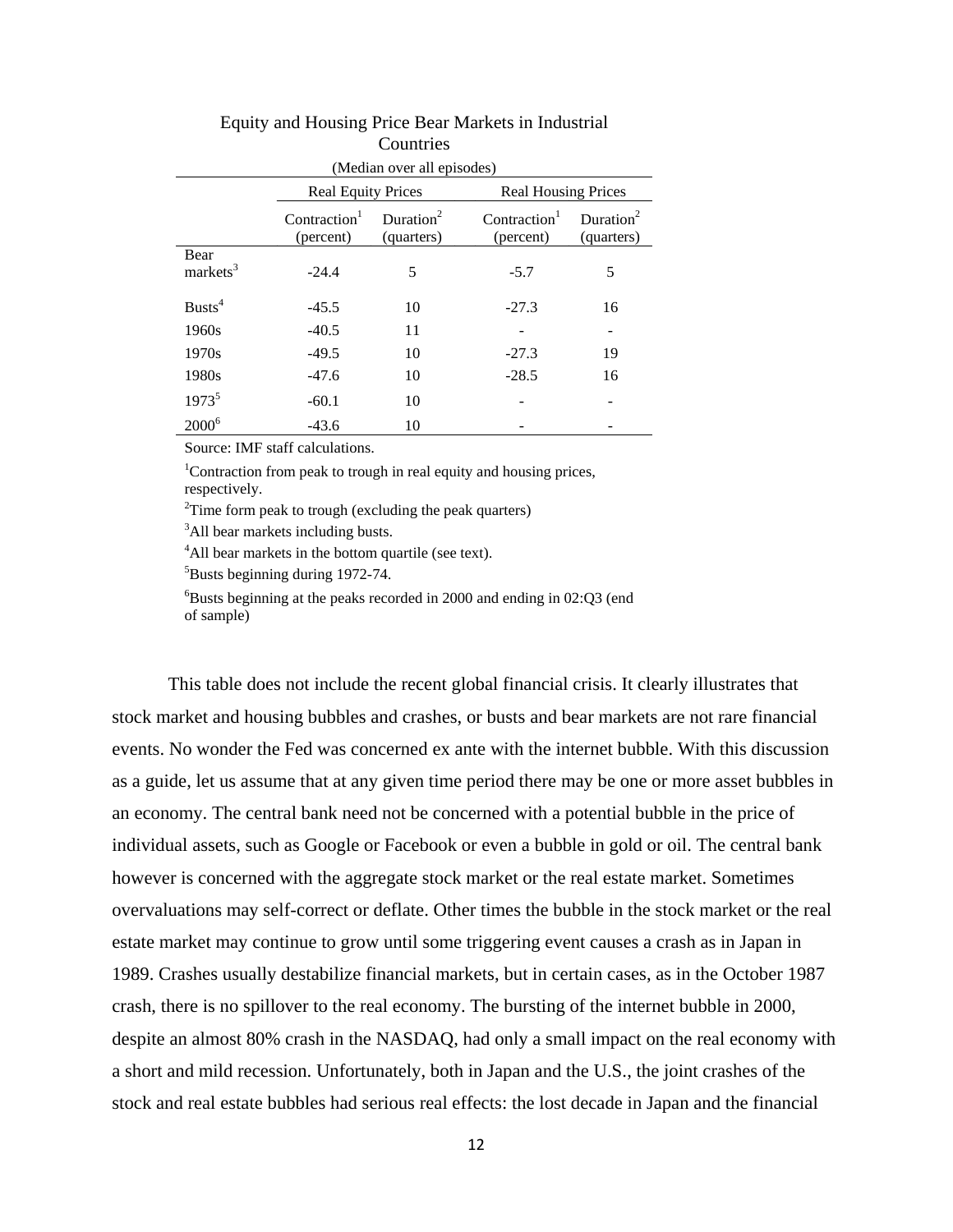crisis of 2007-09 in the U.S. At the present time there are no theoretical models about bubbles that can direct central banks to choose confidently the symmetric or asymmetric approach to bubbles. Thus, we continue the descriptive analysis by asking the critical question: how does the bursting of an asset bubble destabilize the financial system?

#### **Financial Instability**

Asset bubbles are an inherent part of the financial system and the financial system is part of the total economy. A theoretical challenge remains to eventually integrate the real and financial sectors with sufficient quantitative details so that answers can be provided to the following questions: under what conditions is the financial sector stable or unstable? What are the causes of financial instability? What role do asset bubbles and crashes play in causing financial instabilities? What are the relationships between asset bubbles and crashes, booms and busts, exuberance and panic, jubilant animal spirits and depressions, manias and financial crises? Under what conditions do financial crises impact the real economy by reducing GDP and employment? And, of course, what can monetary and fiscal policies do, if anything, to stabilize both the financial system and the real economy.

Minsky (1975, 1986) unwearyingly opined that financial crises have been coupled with capitalism throughout history. He has also argued that Keynes's principal contribution was his hypothesis that capitalism is inherently unstable. Furthermore, such instability originates in the financial sector that allocates capital to investment decisions driven by animal spirits. Minsky (1986) develops these Keynesian ideas into his famous financial instability hypothesis. He argues that in a modern capitalist economy with expensive capital assets and a complex and sophisticated financial system, actual economic activity is greatly influenced by firms' expectations of future profits and financing decisions by banks and other financial institutions. Minsky proposes a credit cycle model of five stages: displacement, boom, euphoria, profit taking and panic. There is an active interplay between the real economy and the financial sector in this process. Minsky (1968) describes how asset managers become optimistic with a new technology, such as the internet, and are willing to finance it. Gradually, this sector grows and an asset boom develops. As the sector attracts new funding further technologies are developed and the financial and technological euphoria grows. Certain triggering events, such as disappointing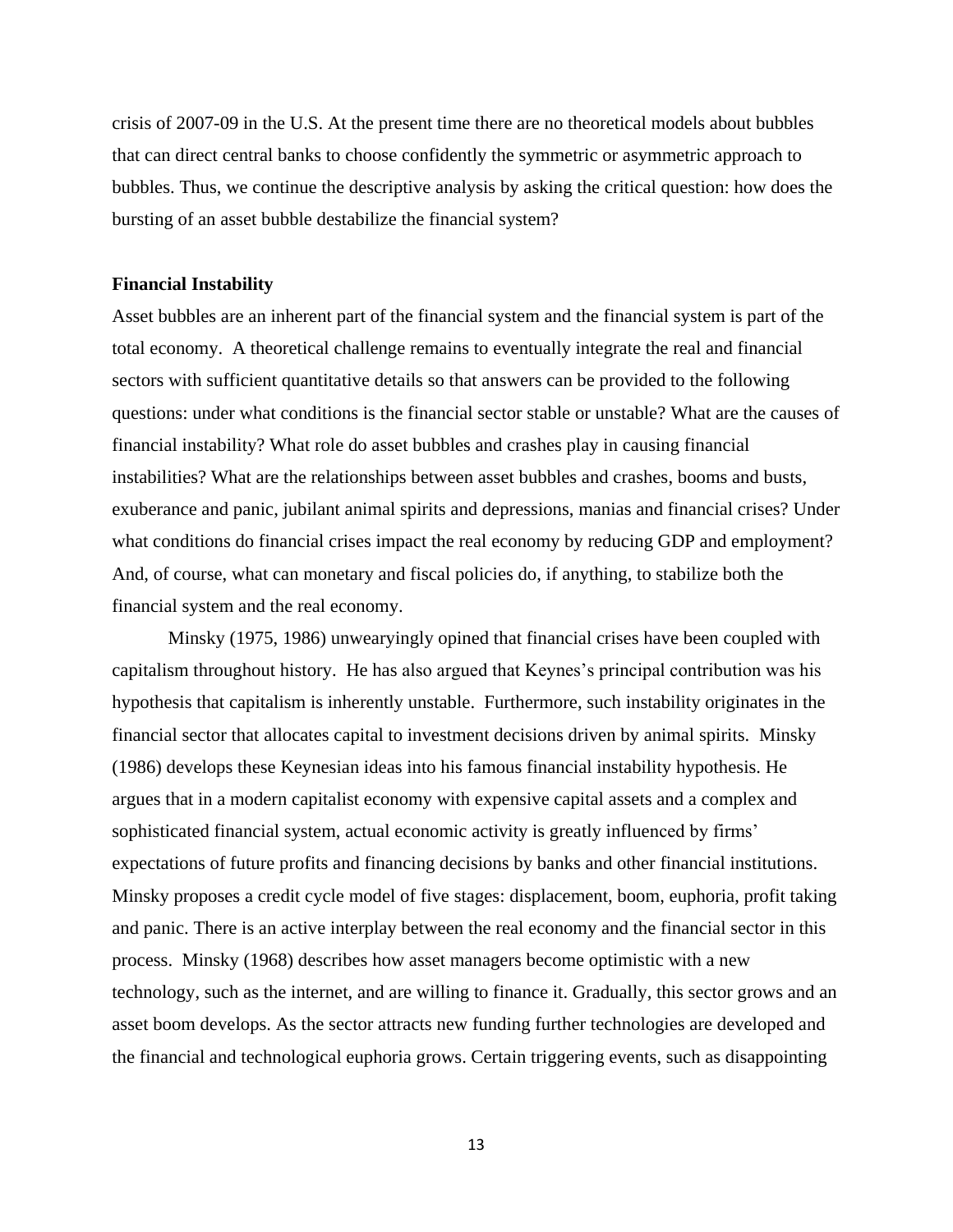earnings, lead to profit taking. Further deterioration in fundamentals translates into a panic. The bursting of an asset bubble leads to financial instability that causes real sector instability.

In spite of Minsky's concerns about the inherent financial instability of capitalism, the Great Moderation doctrine, supported by empirical evidence, led to the conclusion that "this time is different." Reinhart and Rogoff (2009) document that this assessment is a recurring theme. They offer comprehensive narratives and analysis of the connections between the financial and real sectors of an economy, how financial crises impact both sectors and how financial crises appear idiosyncratic. Details may differ because of the rapidly evolving financial sector, but the essential mechanisms of positive feedback initially, followed by negative feedback later, persist.

The financial sector includes the central bank, commercial and investment banks, nonbank financial institutions such as insurance companies, managed money flowing through financial markets for equity, debt, real estate, commodity, currency and other derivative instruments traded over the counter or on established exchanges. Alternatively, and perhaps an easier definition, is to say that the financial sector is the one that allocates financial resources efficiently in the domestic and global economies. Financial sectors may have their roots in a given country, but nowadays they extend globally. The concept of a financial sector is dynamic, global and evolving. As the recent crisis demonstrated, even the very best financial experts may not have a comprehensive understanding of all its financial and legal intricacies.

In the U.S. and in many advanced economies, the financial sector has a total financial assets equivalent to several times the size of the country's GDP. Adrian and Shin (2008) discuss the current financial system in the U.S. and its stability with emphasis on security brokers and dealers. Kaufman (2004) gives a detailed analysis of macroeconomic stability and links it to bank soundness. The Federal Reserve Flow of Funds accounts describe how the share of assets of commercial banking as a percent of total financial assets in the financial sector has been declining for several decades while the share of assets held by other financial institutions and money managers has been growing.

When is a financial sector stable? Defining financial stability or instability is challenging. Financial stability can broadly be distinguished between 'micro-stability', which involves conditions of individual financial institutions, and ‗macro-stability', which focuses on the efficient functioning of the financial system as a whole. In a more intuitive sense, financial stability means the avoidance of financial shocks that are large enough to cause economic loss to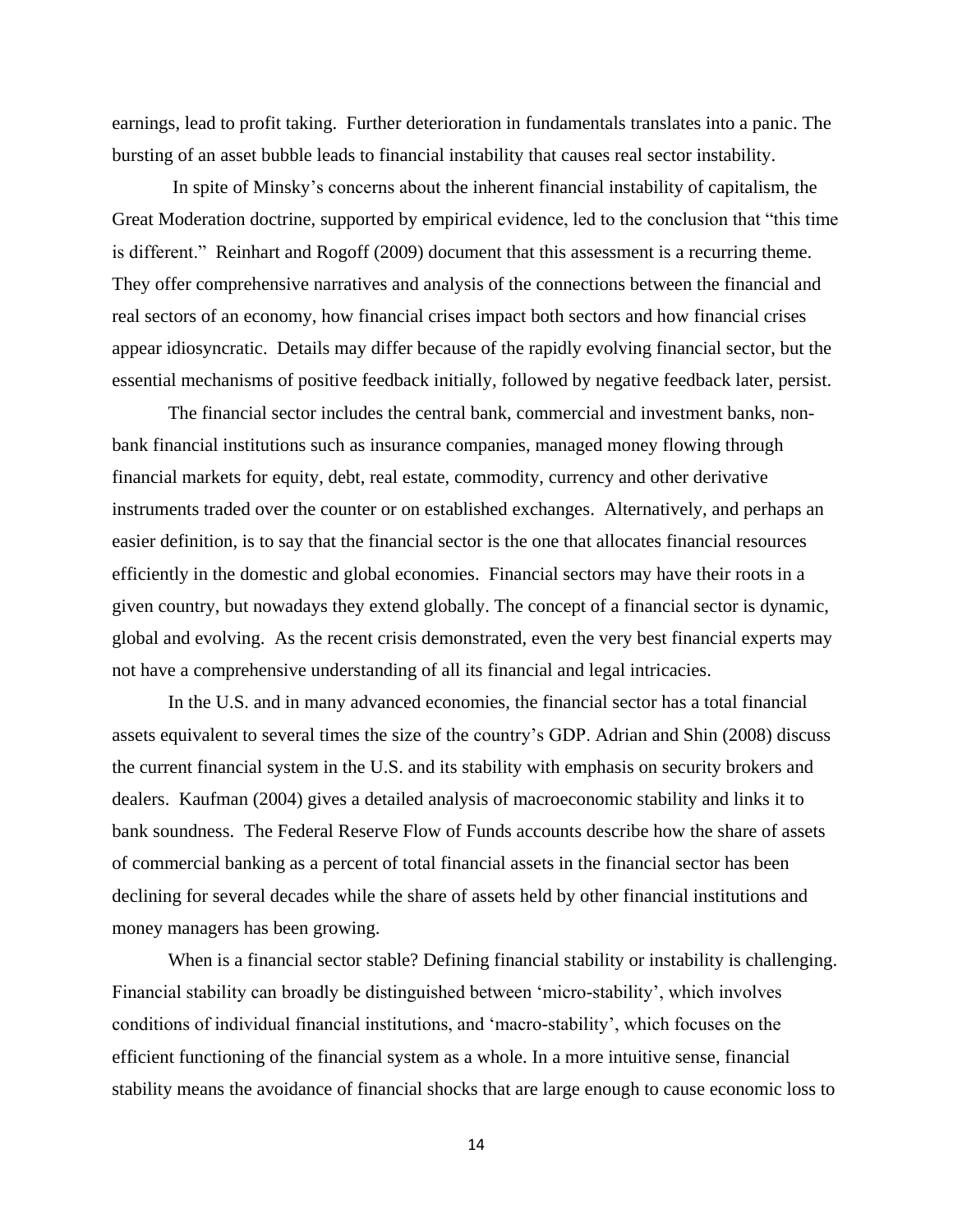the real economy. Here we view macroeconomic financial stability as influenced not only by banks and other financial institutions, but also by the volatility of asset prices. Spotton (1996) identifies financial instability with dramatic swings in the price of financial assets. Schinasi (2004) discusses the concept of financial stability in detail and proposes the following definition:

―A financial system is in a range of stability whenever it is capable of facilitating (rather than impeding) the performance of an economy, and of dissipating financial imbalances that arise endogenously or as a result of significant and unanticipated events"  $(p.8)$ .

Mishkin (2007) describes a financial system as stable if it performs the function of efficiently channelling funds to optimal investment opportunities. Friedman and Laibson (1989) focus on the role of stock markets with their extreme movements as part of the financial system allocating scarce capital resources. Malliaris and Yan (2010) describe that even in stable markets capital allocation may be slow and give a behavioural explanation. Bernanke (2011a) addresses domestic financial stability as it relates to global imbalances in capital flows, currency devaluations or even country defaults.

Suppose that financial stability means that the financial system allocates capital efficiently. Then, if the system becomes unstable, there are dramatic swings in asset prices, and as a result the financial system does not allocate capital efficiently. When the system is unstable, two types of interrelated risks emerge. First, the system experiences valuation risk because the financial instability has increased uncertainty and traders have difficulty correctly measuring fundamental values of assets. Second, there is macroeconomic risk. This means that traders also need to assess the likelihood of a recession as a result of financial disruptions in investment and consumer spending. Thus, financial instability creates uncertainty, asset price volatility and misallocation of capital, all of which negatively impact the real economy. It is logical to ask, "what economic policies may contribute to financial stability?"

One important expectation of monetary policy during the '70s and '80s was that price stability would also bring financial stability. When inflation was high during the 1970s, asset prices were distorted. It was debated whether the stock market was a hedge against inflation. Housing prices increased in response to inflation in the late 1970s. The financial sector during this period of high inflation performed poorly. A monetary policy targeting inflation was believed to lead to financial stability. Taylor (2002) documents the long journey of monetary policy from inflation and financial instability to price stability and the Great Moderation. He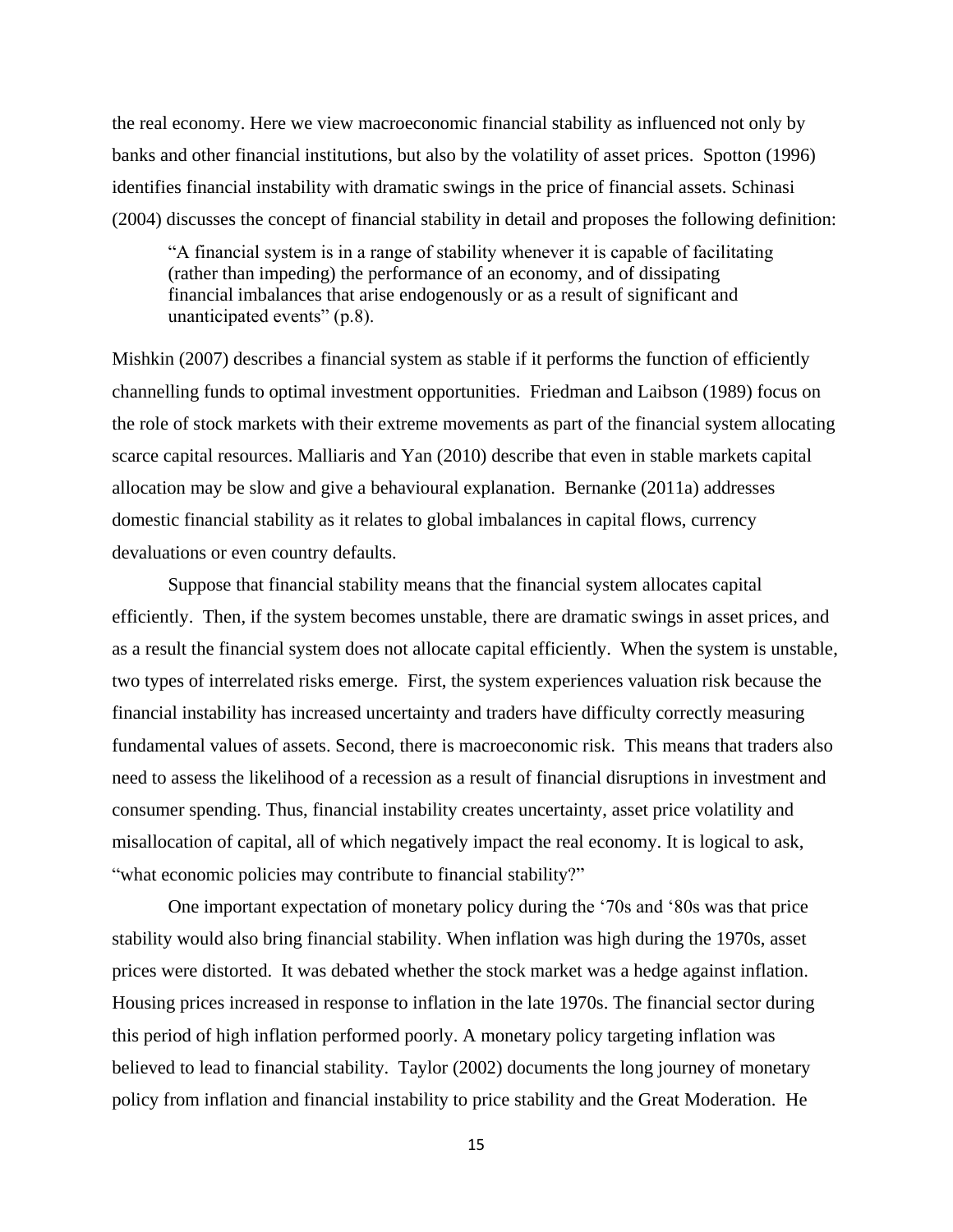discusses how low and stable inflation rates reduce uncertainty and promote sound economic decisions. Price stability removes market distortions in price signals and, by anchoring inflation expectations, risk premia in interest rates are reduced, along with the likelihood of misperceptions about future asset returns.

In a seminal paper, Bernanke and Gertler (1999), also reprinted in this book, develop a macroeconomic model and obtain the result that price stability and financial stability are complementary and mutually consistent objectives. Kuttner (2012), in this book, discusses price and financial stability and several other results of the Bernanke and Gertler (1999) paper in detail. Ferguson (2002), Papademos (2006) and Plosser (2008) examine the interplay between price stability and financial stability. Often, an economy simultaneously experiences price and financial stabilities, as during most of the 1990s. However, there have been periods of price inflation and financial stability, as during the 1970s. Between 2000 and 2004 there was price stability with financial instability. Currently we have price stability but markets remain financially unstable. Borio and White (2003) tell us that episodes of financial instabilities with serious macroeconomic costs have taken place with greater frequency the last thirty years than earlier in the midst of price stability, both in developed and emerging markets.

In other words, in the presence of price stability, financial markets have become more volatile recently than in the past. Once inflation was conquered, the challenge of financial instability arose again. Greenspan (2004, 2005) reflects on this issue of price stability producing a decrease in real volatility but paradoxically an increase in financial volatility. Rajan (2005) articulates in detail how the financial system has increased risk. Most of the times, central banks pursue their mandated price stability goal; however during periods of financial crises, central banks give priority to stabilizing the financial sector in order to contain losses to the real sector. Thus, price stability is neither necessary nor sufficient for financial stability.

Borio and White explore this paradox and argue that, in order to resolve it, one needs to examine carefully the procyclicality of the financial sector. In an economic environment of economic growth, with a credible monetary policy that is achieving its primary objective of price stability, the financial sector may expand rapidly and asset prices may increase. Confidence based on sound economic performance tends to drive up both the amount of credit and asset prices. If monetary policy continues to only pursue price stability, the eventual decline in asset prices may destabilize the financial system and the economy.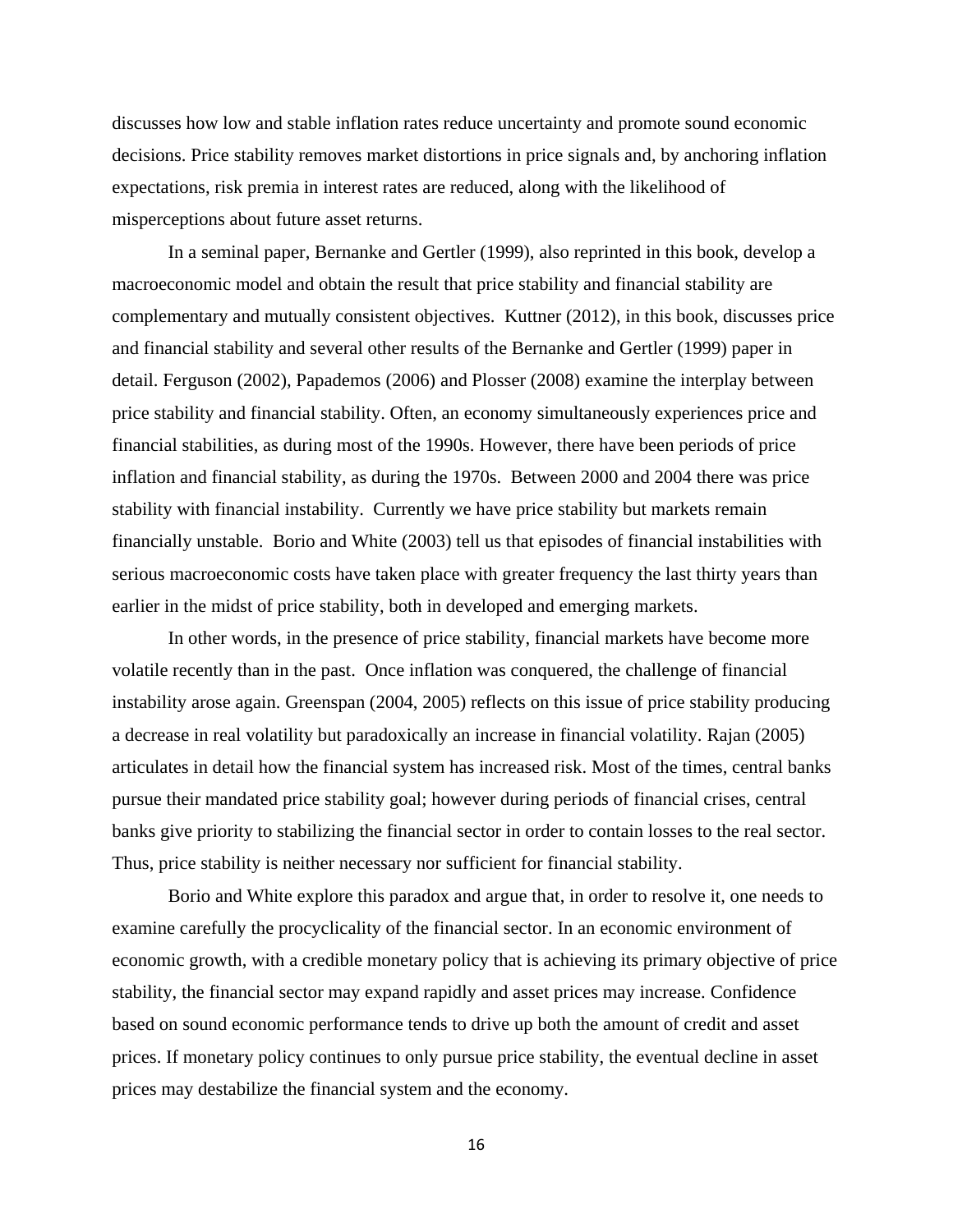Issing (2002) argues that, as market-based financing has expanded during the last decade, asset prices have gradually gained in importance and monetary policy transmission mechanisms have become more diversified and complex. As a result, a change in asset prices might have a huge impact on financial system stability and economic activity in general and hinder the effectiveness of monetary policy.

If a successful monetary policy, as the one during the Great Moderation, cannot produce longterm financial stability, can financial instability impact monetary policy? Yes. Papademos (2006) argues that a reduction of interest rates, for example, may have weaker effects than under normal conditions if the financial system is unstable, because increasing risk premia may prevent most lending rates from falling, or because of credit rationing arising from a general unwillingness on the part of banks from lending. A striking example of this sort has been the asset price bubble in Japan in the late '80s. Plummeting asset prices and rising non-performing loans have undermined the solvency position of banks, making them unwilling to lend, or perhaps incapable of lending. The extremely accommodating policy stance, with interest rates close to zero percent, did not reopen the bank lending channel. Currently, the U.S. has used an essentially zero Fed funds rate to address the serious unemployment problem that resulted from the financial crisis. The very slow improvement in the job market is evidence that financial instability constrains the effectiveness of monetary policy.

Domestic financial stability is also closely interrelated to the global monetary system. Mishkin (1999, p. 6) carefully develops a conceptual framework for global monetary instability and concludes by proposing the following definition: Financial instability occurs when shocks to the financial system interfere with information flows so that the system can no longer do its job of channeling funds to those countries with productive investment opportunities.

Beyond the definitions of stability given above, Brock and Malliaris (1989) present a comprehensive exposition of the technical concept of stability and its applications to economics. They define stability as a special property of an economic system that allows it to return quickly to its original state after an exogenous or endogenous shock. These authors view an economic system as a group of relationships between endogenous variables represented as a vector X, exogenous variables as I and random shocks as U. Furthermore, one can decompose the vector X into real variables R and financial variables F, so that  $X = R + F$ . Suppose that GDP is one key real endogenous variable that is used to monitor the stability of the system. Disturbances in such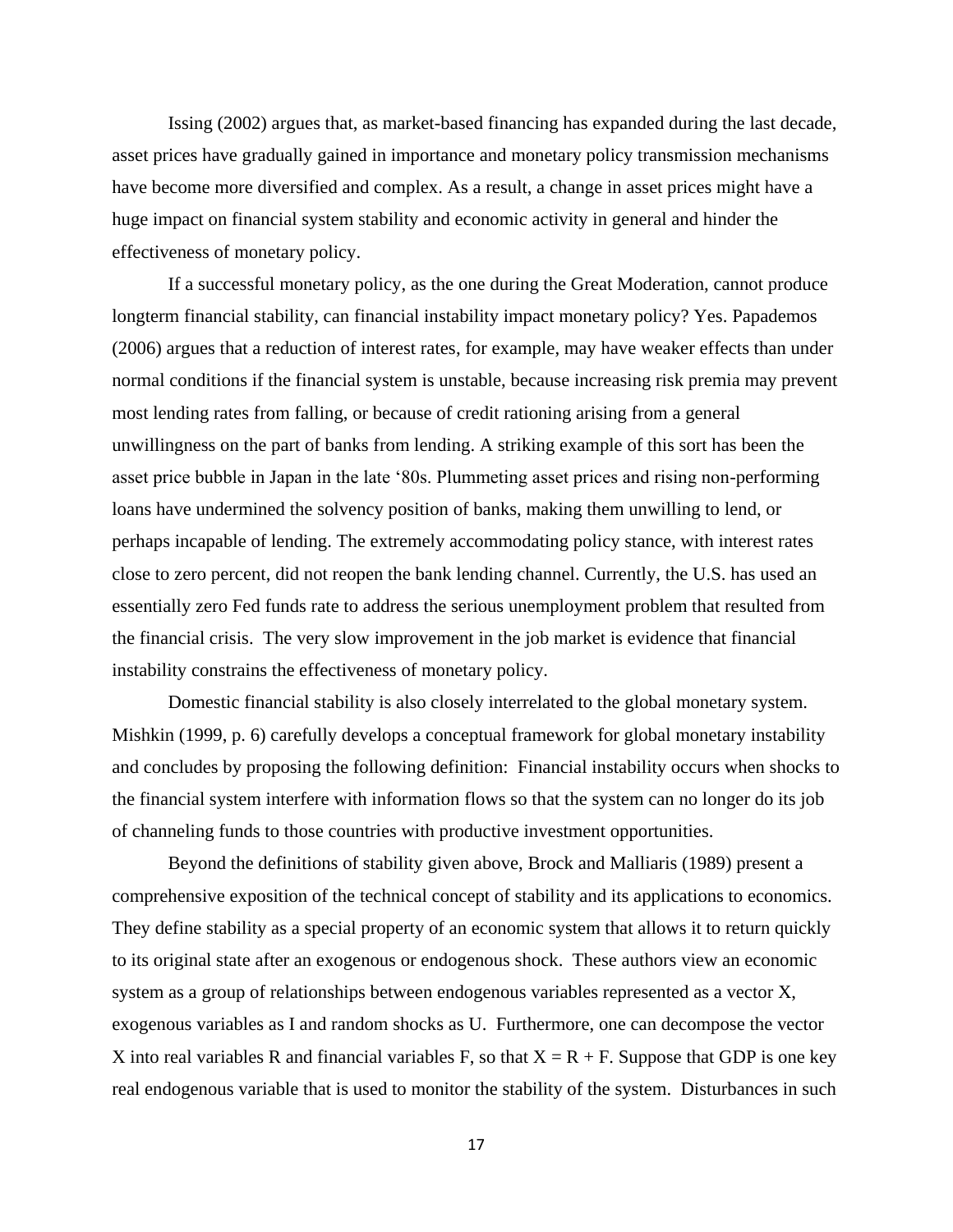a system may occur because of shocks to X, real or financial, or I or U. One may wish to characterize the source(s) of instability arising endogenously (drop in productivity, technology) or exogenously (decline in foreign trade or foreign currencies) or from random shocks (terrorist attacks, wars, natural disasters). What we are interested in is disturbances in the financial sector F or in any other variable that immediately involves F.

A system f( X, I, U) is stable if such shocks to any of the variables R, F, I or U do not translate to deviations from trend GDP. If such shocks cause deviations from trend GDP (say a recession) then we say the system is unstable. In particular the system is financially unstable if a shock in some financial variable F causes a recession and prevents the economy's GDP from recovering quickly. It remains a formidable analytical challenge to develop a sufficiently complete macroeconomic model that is capable of addressing factors contributing to macroeconomic instability. Such a model needs to distinguish between endogenously caused instability due to real or financial factors and exogenously due to random shocks. Asset price bubbles straddle between the real and financial sectors with their fundamentals driven by the real sector and the bubble component by the financial sector. If the fundamentals disappoint, the bubbles burst. When the bubble bursts, the financial sector, because of excessive credit and leverage, becomes unstable and transmits this instability to the real sector. How can a theorist decompose these interrelated feedback mechanisms?

 This brief bibliographical discussion leads to the observation that, when asset price bubbles burst, they often cause financial instability. This instability in turn diminishes the effectiveness of the financial sector to allocate capital efficiently and it may also reduce the effectiveness of monetary policy. Furthermore, it is not known how long such instability could last or to put it differently, it is not known how quickly both the financial and real sectors can recover. The lost decade in Japan and the loss of the last 4 years in the U.S. demonstrate the great risks associated with asset bubbles bursting. This leads us to the next question. How should monetary policy respond to asset price bubbles?

#### **Asset Prices and Monetary Policy**

When Greenspan (1996) reported that the stock market appeared to be driven by irrational exuberance and wondered how this should factor into the conduct of monetary policy, a lively debate erupted. Bordo and Wheelock (2004, 2007) studied stock market booms and monetary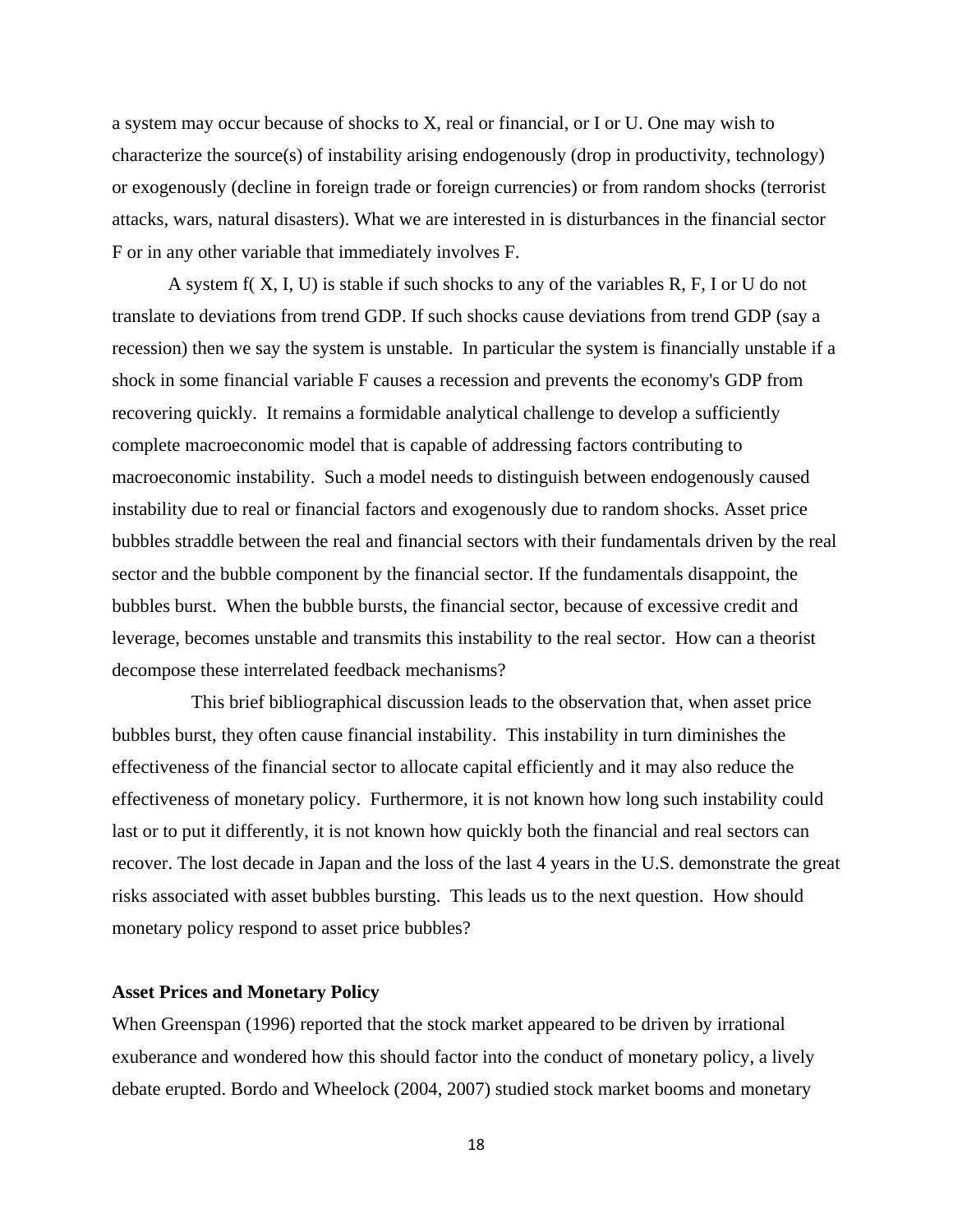policy both in the U.S. and in nine other industrialized countries. They identified several episodes of sustained price increases in stock prices in the  $19<sup>th</sup>$  and  $20<sup>th</sup>$  centuries and then examine the growth of real output, productivity, the price level, and credit during each episode. They concluded that most asset price bubbles occurred during periods of relatively rapid real economic growth with increases in productivity and credit. Also most asset bubbles during the  $20<sup>th</sup>$  century developed during periods of price stability, but there were bubbles during the 19<sup>th</sup> century that developed during periods of inflation or deflation. Booms often ended within a few months of an increase in inflation and consequent monetary policy tightening.

Cogley (1999), Bullard and Schaling (2002) and Goodfriend (2002) study how monetary policy should respond to asset prices. They conclude that using monetary policy to attempt to burst asset price bubbles is likely to result in greater economic instability than waiting for bubbles to burst on their own. In particular Bullard and Schaling (2002) study the macroeconomic consequences of a Taylor-type monetary policy rule that targets the level of equity prices in addition to inflation and output growth. They find, in extreme cases, that a policy that explicitly targets equity prices can lead to an indeterminate rational expectations equilibrium.

Rigobon and Sack (2003) acknowledge that it is difficult to estimate the response of asset prices to changes in monetary policy because both stock prices and interest rates react to numerous other variables. They develop a new estimator and conclude that an increase in shortterm interest rates results in a decline in stock prices. Bernanke and Kuttner (2005) also analyze the impact of changes in monetary policy on equity prices. They find that, on average, a hypothetical unanticipated 100-basis point increase in the Fed funds rate is associated with about a 5% decline in broad stock indexes. Their results imply that a series of modest Fed funds increases may not moderate asset bubbles effectively. Kuttner (2012) in this book reconfirms the empirical evidence that marginal interest rates adjustments cannot effectively dampen asset price bubbles.

Filardo (2000, 2001) explores the role of monetary policy in an economy with asset bubbles by developing a small-scale macroeconomic model and running various simulations. He finds that if there is no uncertainty about the role of asset prices in determining output and inflation then monetary policy should respond to asset prices. In a later paper, Filardo (2004)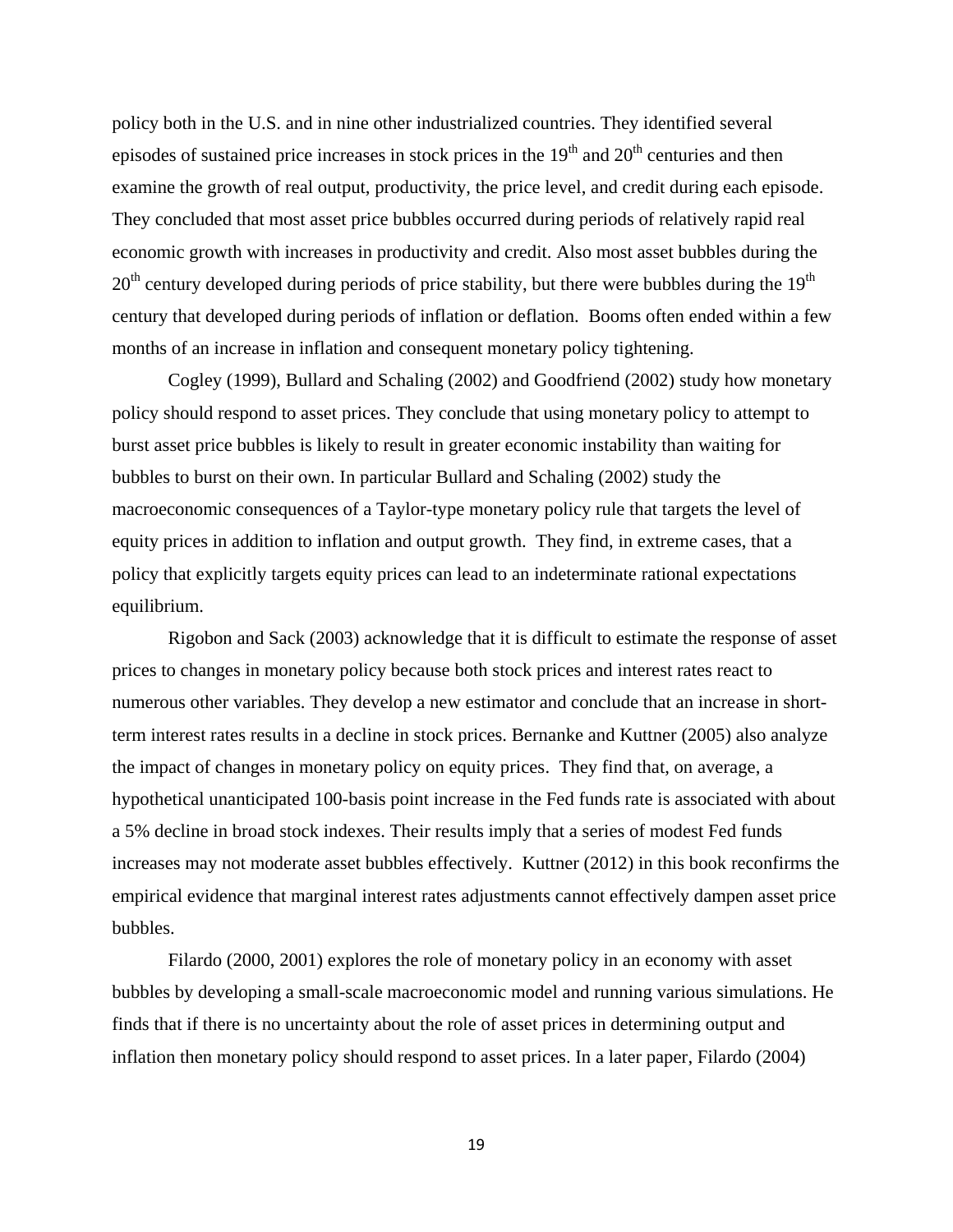suggests that, in dealing with asset price bubbles, the use of both fiscal policy and financial regulation policies should be considered along with monetary policy.

Blanchard (2000) and Bordo and Jeanne (2002) use a dynamic New Keynesian framework in which asset price bubbles lead to excessive capital or debt accumulation which result in a prolonged slump when the asset price bubble bursts. Bordo and Jeanne argue that more restrictive monetary policy will dampen an asset price bubble at a cost of lower output during the bubble. The benefit of such a monetary policy is higher output than otherwise would have been the case when the bubble bursts. However, Bordo and Jeanne are skeptical about whether, in the real world, central bankers can actually identify bubbles accurately and assess the inter-temporal trade-offs involved in attempting to dampen an asset price bubble.

In an influential cited earlier and reprinted in this book, Bernanke and Gertler (1999) apply the Bernanke, Gertler and Gilchrist (1999) financial accelerator model by incorporating exogenous bubbles in asset prices. The asset bubble affects real activity via the wealth effect on consumption and firms' financial decisions via appreciations of their assets in the balance sheet. Stochastic simulations lead Bernanke and Gertler to conclude that central banks should view price stability and financial stability as highly complementary and central bank policies should not respond to changes in asset prices, except insofar as they signal changes in expected inflation. Bernanke and Gertler (2001) use the same model to perform stochastic simulations to evaluate the expected performance of alternative policy rules. Their findings are complementary to their earlier study. An aggressive inflation targeting rule stabilizes output and inflation when asset prices are volatile and there is no significant additional benefit to responding to asset prices. Bean (2003, 2004) is supportive of the Bernanke and Gertler results. He reasons that flexible inflation targeting essentially considers the entire future path of expected inflation and growth and, thus, there is no further reason to consider asset prices. Kuttner (2012) offers a detailed assessment of the Bernanke and Gertler results in view of the financial crisis.

Cecchetti, Genburg, Lipshy and Wadhwani (2000), and Cecchetti, Genberg and Wadhwani (2002) critique the Bernanke and Gertler results, and argue for a central bank that pursues both inflation targeting at a given time horizon and achieves a smooth path for inflation, these policies will most likely achieve better results by considering asset prices along with inflation forecasts and output gaps. Their logic is based on the fact that reacting to asset prices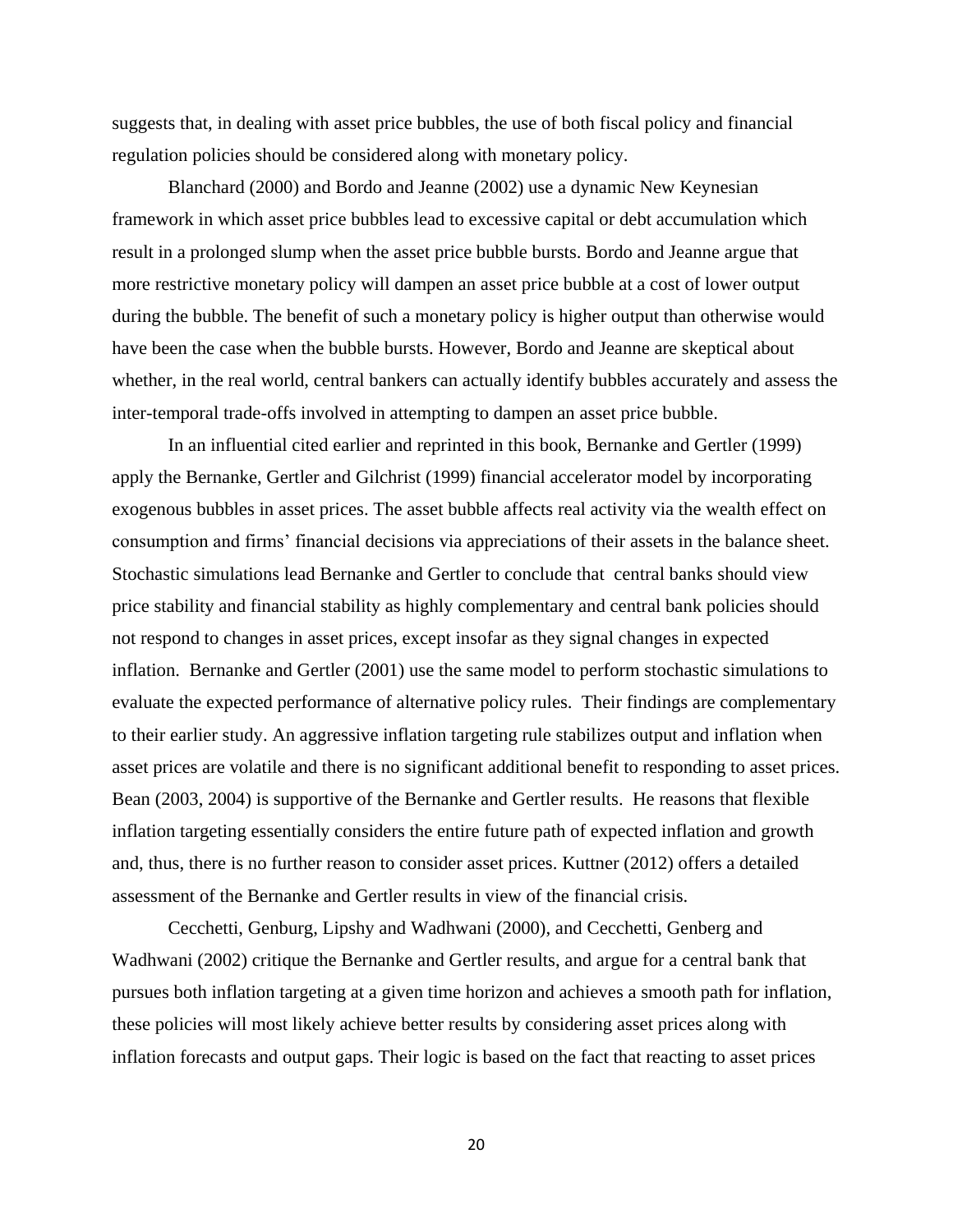during normal times will reduce the probability of asset bubbles forming and growing to the point that their bursting may destabilize the economy.

Chairman Greenspan (2002) participated in this debate and articulated the asymmetric approach to asset bubbles. He claimed that

―[t]he notion that a well-timed incremental tightening could have been calibrated to prevent the late 1990s bubble is almost surely an illusion. Instead, we …need to focus on policies to mitigate the fallout when it occurs and, ease the transition to the next expansion"  $(p.5)$ .

Blinder and Reis (2005) strongly support the asymmetric approach. They state

―[r]egarding the Greenspan's legacy, then, we pose a simple rhetorical question. If the mopping-up strategy worked this well after the mega-bubble burst in 2000, shouldn't we assume that it will also work well after other, presumably smaller, bubbles burst in the future? Our suggested answer is apparent." (p. 68).

This position was also articulated by Kohn (2006, 2008), Mishkin (2008), Evans (2009) and others. Issing (2009) was the first to call this position the "Jackson Hole Consensus". As already discussed earlier, this consensus proposes that central banks should ignore an asset bubble while it is growing and follow a "mop-up" strategy after a bubble bursts. This involves supplying sufficient liquidity to the financial system following the bursting of the bubble to avoid a macroeconomic collapse. Issing (2009, 2011) carefully articulates that the European Central Bank did not adopt the Jackson Hole Consensus and instead followed a strategy of leaning against bubbles. Thus, the initial considerations of central banks targeting asset price bubbles or trying to puncture bubbles were quickly dismissed as viable strategies both in the U.S. and in Europe.

Instead of asking the normative question about how monetary policy should respond to asset bubbles, Hayford and Malliaris (2001, 2004, and 2005) take a positive approach. They use a forward-looking Taylor rule model to examine if monetary policy since 1987 has been influenced by the valuation of the stock market. They search for empirical evidence that the Fed is stock market neutral while the bubble is emerging as suggested by the Jackson Hole Consensus. They develop several models and use different inputs and find empirical evidence that during the 1994-1999 period, the Fed not only avoided neutralizing the asset bubble, as expected, but also, perhaps, unintentionally may have contributed to the bubble's growth.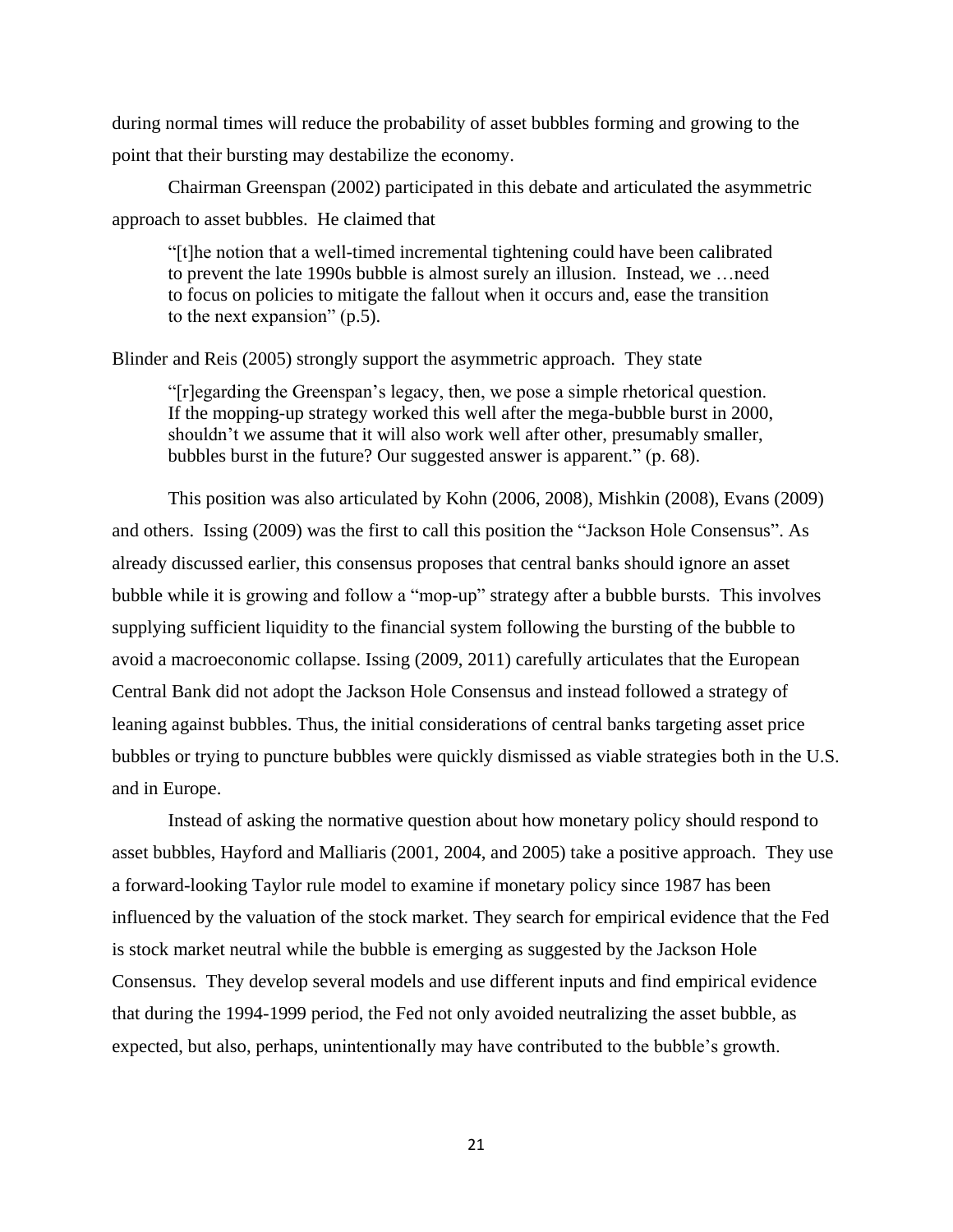Roubini (2006) argues that central banks can deflate asset price booms without an adverse impact on economic activity. To support his argument he cites the cases of the real estate markets of the United Kingdom during 2003-2004, Australia during 2003-2005 and New Zealand during 2004-2005 as empirical evidence that

―…prove[s] that monetary policy can if used wisely and moderately, be very effective in pricking asset and housing bubbles without leading to significant economic or financial damage." (p.99)

In the case of the UK and Australia the central banks increased short-term interest rates by relatively modest amounts starting from low initial levels. For example for the UK, rates went up by 125 basis points starting from 3.50%, an increase that arguably was from slightly below, up to a neutral short-term interest rate. The Reserve Bank of New Zealand increased the official cash rate, their primary instrument of monetary policy from about 5.0% in January 2004 to 6.75% in summer 2005. According to Roubini this was done both to cool inflationary pressures and to deflate the housing bubble. As a result of this tightening, economic growth decreased from 4.8% to 2.3% which Roubini states "... is hardly an economic or financial meltdown." In all three of these cases economic growth slowed in response to the tightening of monetary policy.

Taylor (2007) acknowledges that the Fed had

―…good reasons stated at the time for the prolonged period of low interest rates, most importantly the risk of deflation following the experience of Japan in the mid-1990s." (p.471)

However Taylor (2007) argues that the Fed could have prevented the housing bubble that ended up bursting in 2007 if the Fed had stuck to the Taylor rule and increased the Federal funds rate at the beginning of 2002. Taylor's argument seems to depend entirely on whether or not the risk from causing a housing boom and bust was greater than the risk of deflation. When the Fed did start to increase the Federal funds rate in 2004, long term interest rates, such as the 30 year fixed mortgage rate, did not increase.

The cause of this "bond market conundrum", that is, the lack of response of long term interest rates to monetary tightening has not been resolved. At least two explanations have been proposed: Ben Bernanke (2005) has suggested the cause was a global saving glut while Smith and Taylor (2007) argue it was due to U.S. monetary policy deviating from the Taylor rule by not increasing the Federal funds rate sooner. However the fact that inflation did not accelerate as a consequence of the Fed deviating from the Taylor rule from 2002-2004 provides partial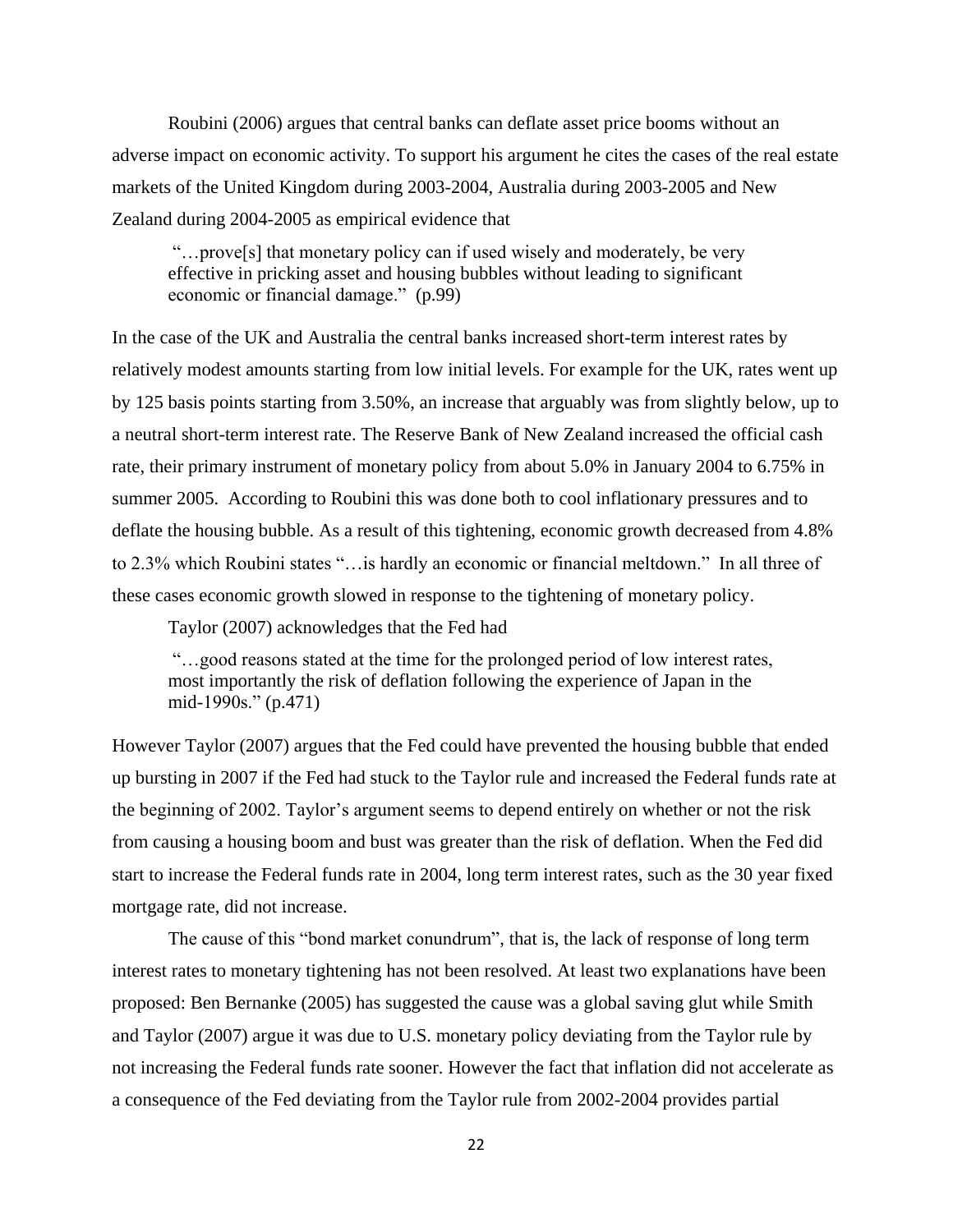evidence that the risk of deflation was real and was dealt with. If the Fed had increased the Federal funds rate as in Taylor's counterfactual, deflation may have occurred along with a stop to the boom in housing starts. This episode points out the difficulty central bankers face in balancing multiple risks to the economy while having only one monetary policy instrument. One way to deal with the risk of deflation and the housing boom would have been to use monetary policy as was done, but also to additionally regulate real estate lending more closely. Since the Fed followed an easy monetary policy during 2002-2004, Taylor's argument that the Fed contributed to the housing bubble appears to have some validity. Bernanke (2010) reviews Taylor's evidence on the link between monetary policy during 2002-06 and the rapid increases in housing prices during this period and concludes that the direct links are weak.

Jalilvand and Malliaris (2010) ponder if there is a link between the internet bubble crashing and the housing bubble. They reason that the asymmetric approach to bubbles may have contributed to the internet bubble. When the bubble burst in 2000, the easy monetary policy that followed due to the recession and also to prevent deflationary worries may have fueled the housing bubble. This link between the internet and housing bubbles can be called a sequence of bubbles. One may further argue that the remarkably easy monetary policy during the 2008-2011 years, also motivated by the Jackson Hole Consensus, may currently be contributing to the emergence of new bubbles in the sequence.

 Yellen (2009) gives an overview of the lessons she learned from the current financial crisis about financial bubbles and monetary policy. She acknowledges that there are several difficult issues for monetary policy makers that prevent them from taking action. Among these issues are the following: (1) Do we know that a bubble exists? (2) What is the optimal timing to lean against the bubble? (3) How can we assess the risk and reward characteristics of the bubble? (4) How much risk is too much? (5) How can we estimate or evaluate the consequences of the bursting of the bubble? (6) What tools do we have to manage or target the bubble? She concludes that the current crisis challenges economists to provide answers to such questions instead of advocating the asymmetric approach. She answers the question we have been discussing

―[s]hould central banks attempt to deflate asset price bubbles before they get big enough to cause big problems? Until recently, most central bankers would have said no. They would have argued that policy should focus solely on inflation, employment, and output goals—even in the midst of an apparent asset-price bubble. That was the view that prevailed during the tech stock bubble and I myself have supported this approach in the past. However, now that we face the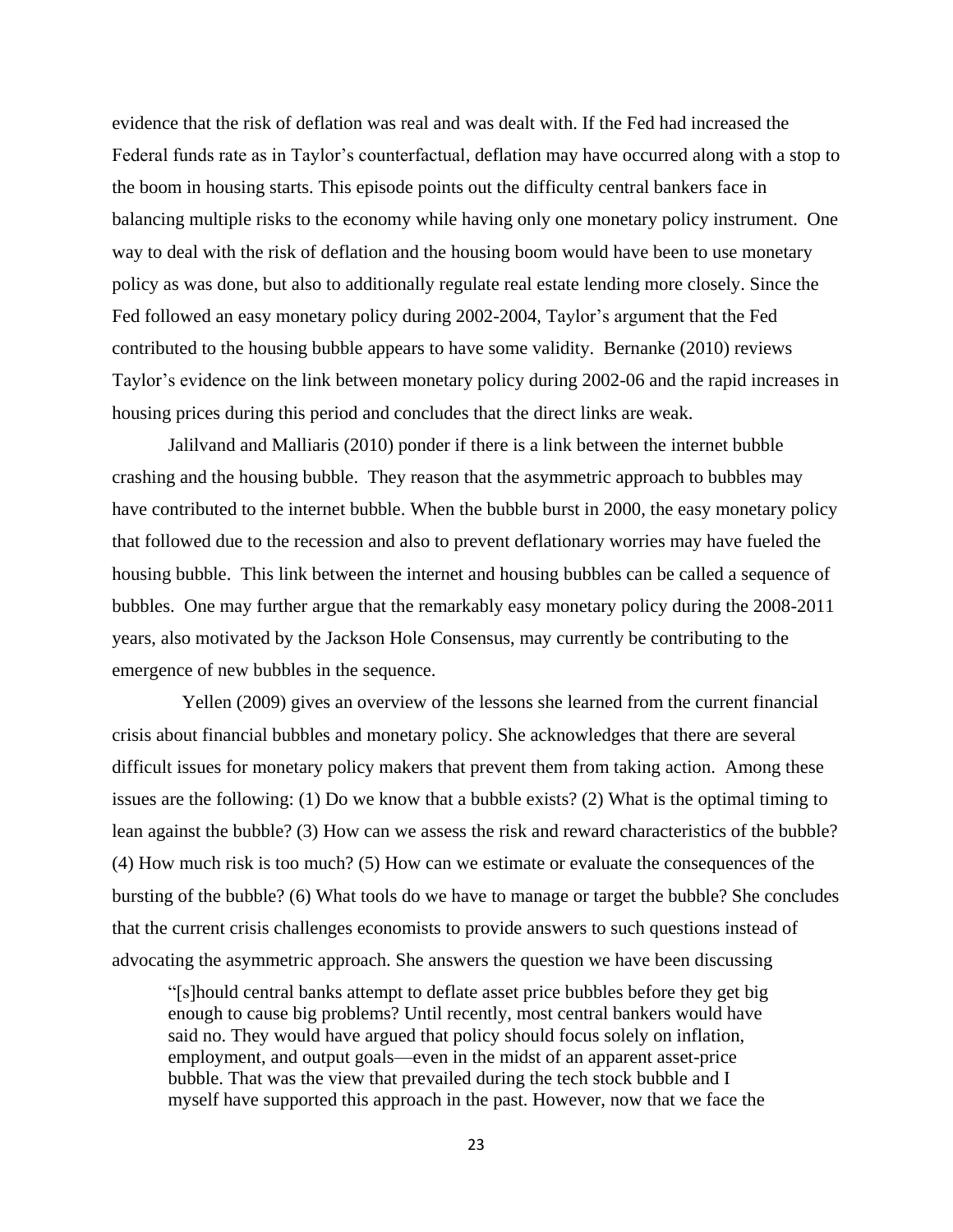tangible and tragic consequences of the bursting of the house price bubble, I think it is time to take another look." Yellen (2009, p.8).

She concludes that "monetary policy that leans against bubble expansion may also enhance financial stability by slowing credit booms and lowering overall leverage" (p. 10).

Dudley (2010) also argues that the financial crisis of 2007-09 necessitates the need for central banks to reexamine the asymmetric approach to bubbles because it has been demonstrated very clearly that the cost of waiting to respond to an asset bubble until after it has burst can be very high. He argues in favor of a policy that leans against the bubble. Such a policy may use three broad sets of tools: first, the bully pulpit where the policymakers speak out about the dangers associated with an incipient bubble; second, the use of macroprudential tools and third, a tighter monetary policy that may reduce desired leverage in the financial system by flattening the yield curve.

In a noteworthy paper Christiano, Ilut, Motto and Rostagno (2010) use historical data and model simulations containing 18 booms in the U.S. to show that, if inflation is low during stock market bubbles, an interest rate rule that narrowly targets inflation actually destabilizes asset markets and the whole economy. The authors remark that economic historians like Bordo and Wheelock (2004, 2007), mentioned earlier, and White (2009) have documented, that in every stock market bubble in the last 200 years excluding the Civil War and WWI and II, asset price bubbles occurred during years of low inflation. A logical consequence of this empirical fact is that by setting interest rates to target low inflation, the central bank is induced to set real rates below the natural rate, thus fueling a bubble. This is consistent with Hayford and Malliaris (2001, 2004, 2005). Thus one can make the argument that a central bank that follows an asymmetric response to asset bubbles actually encourages a bubble in its growing phase. This challenges the conventional wisdom of the Jackson Hole Consensus. To correct this problem, Christiano, Ilut, Motto and Rostagno (2010) propose targeting credit growth as a good proxy for the natural rate.

Also, it is important to recognize several contributions of Geanakoplos on leverage and asset bubbles and how central banks should respond. They are briefly discussed in Geanakoplos (2011) in this book. The author argues that leverage causes asset price bubbles and such leverage cannot be stopped by increasing interest rates nor can it be boosted by lowering interest rates. Leverage must be managed directly. Geanakoplos suggests that central banks manage both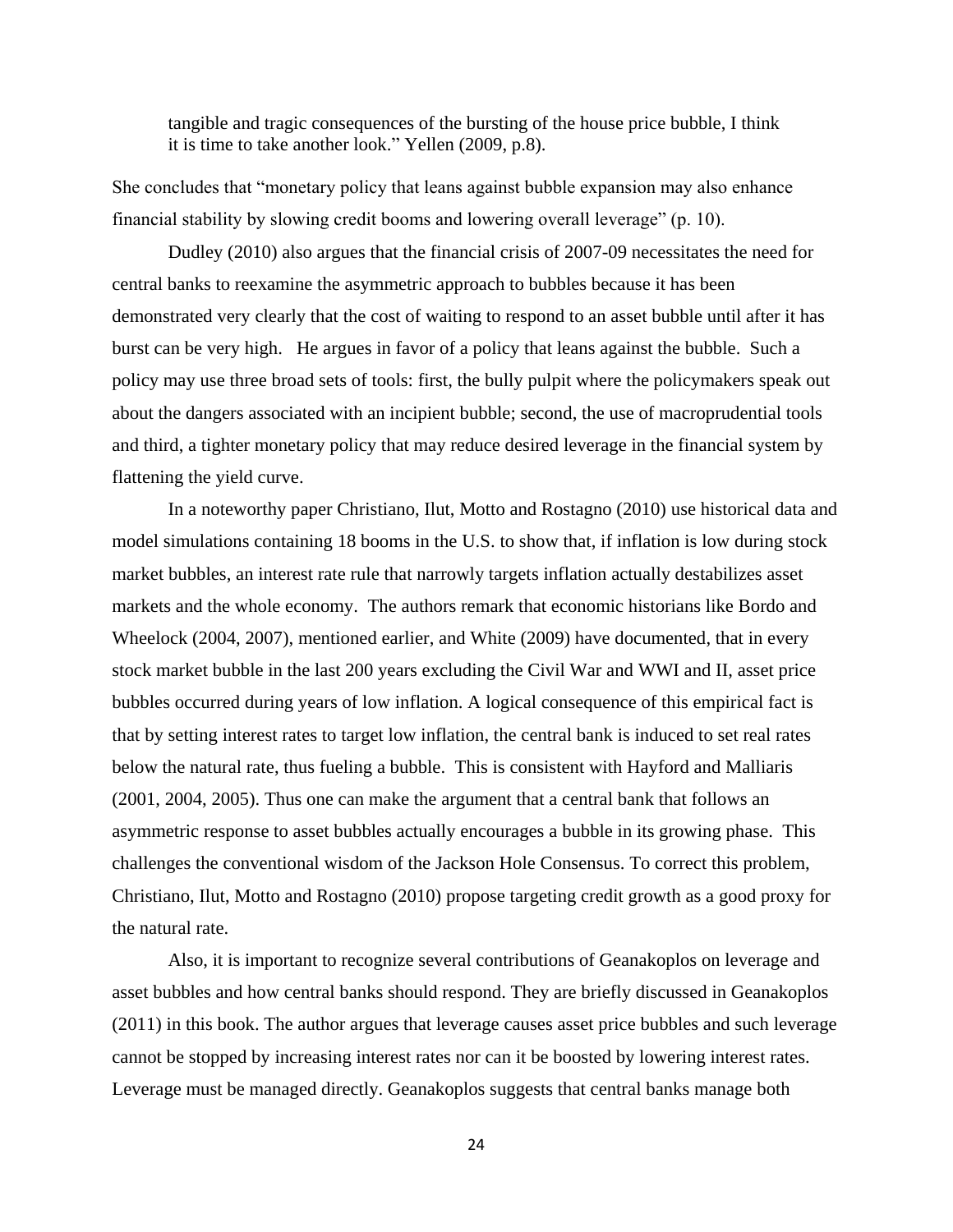interest rates and the leverage cycle. Acharya and Naqvi (2012), in this book, argue that asset bubbles are formed only when bank liquidity is high enough because such high liquidity leads bank managers to underprice risk. Therefore the authors suggest that leaning against a bubble by a central bank takes the specific form of leaning against liquidity.

Lastly, Bernanke (2011b) without directly discussing the bursting of the housing bubble and the seriousness of the recent financial crisis, outlines what are the important sources of systemic risks for both national and global financial and real stability. He advocates the macroprudential approach that supplements the traditional supervision and regulation of individual banks with an explicit deliberation of risks undermining the stability of the entire financial system.

#### **Conclusions**

There are three conclusions that follow from our detailed exposition. The first and most important is that the Jackson Hole Consensus, favoring the asymmetric approach to responding to asset price bubbles, has lost its commanding power among central bankers. The Jackson Hole Consensus proposed that asset bubbles take a long time to develop, often with numerous corrections and reassessments along the slow climb to the top, only to crash very quickly and dramatically in a fraction of the time it took to reach the peak. Central bankers cannot agonize for several years about what to do with asset bubbles while they are growing. Increasing Fed funds rates gradually and continuously if the bubble persists over an extended period of time entails very high risks of the central bank itself causing a recession, without sufficient evidence of the effectiveness of such marginal Fed funds increases. It is less risky to ignore the bubble and decrease interest rates rapidly after its bursting. Thus, the asymmetry of asset bubbles translates into an asymmetry of central bank policy. While the bursting of the internet bubble should have challenged this consensus, it actually solidified the consensus. Had the consensus been weakened by the internet bubble bursting, the housing bubble may have been avoided all together. It took the great recession of 2007-09 to educate central bankers that the consensus had crashed and needed to be replaced by leaning against asset bubbles. However, leaning against an asset bubble while it is developing, often over several years, is currently only a guiding principle and much remains to be articulated before central banks can implement it.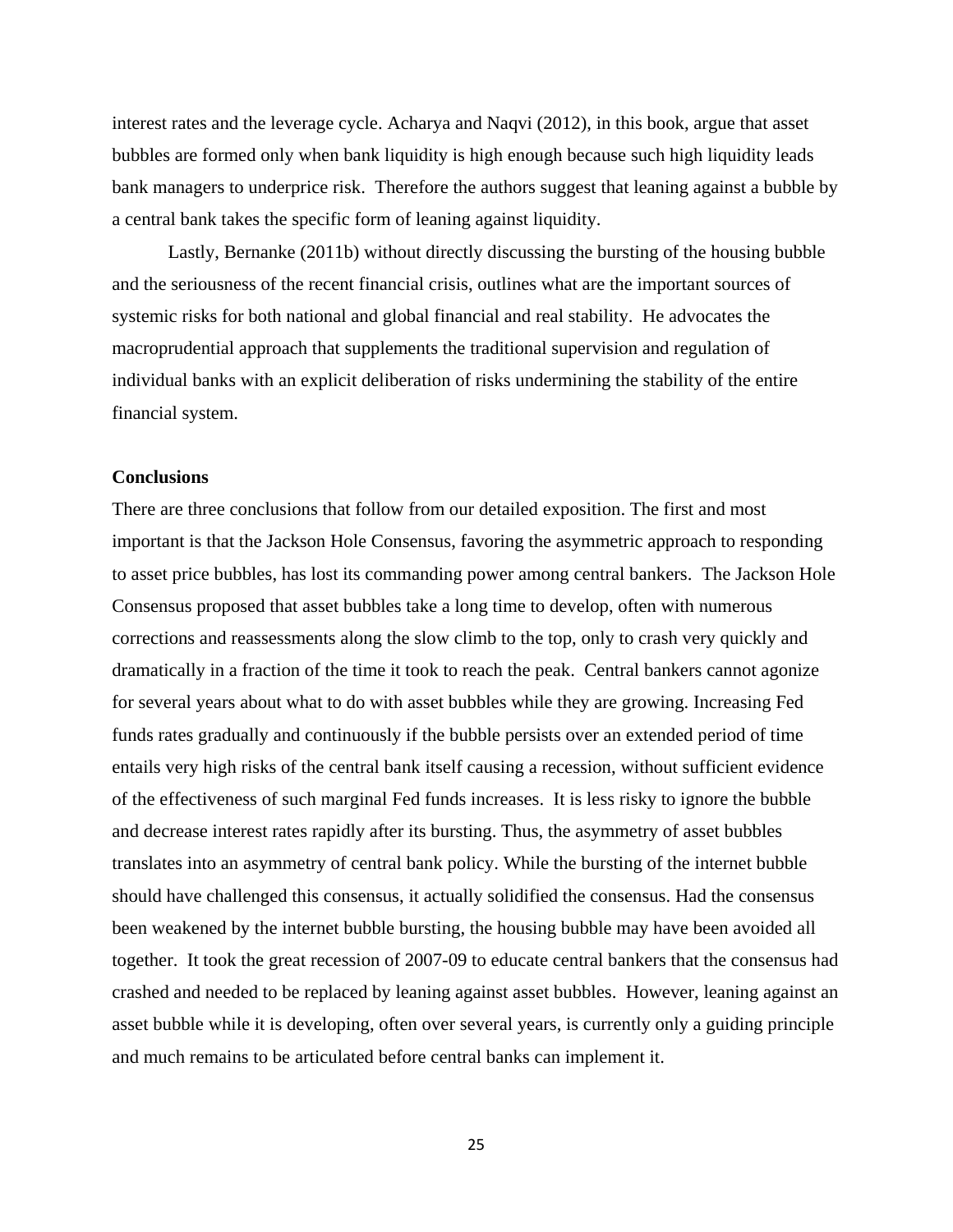The second conclusion is that the pursuit of price stability does not always deliver financial stability. The triumph of price stability as a strategy that produced the Great Moderation is now being reconsidered as new research documents that a central bank pursuing inflation targeting during low inflation environments may drive the real interest rate below its natural rate and thus fuel asset bubbles. Could it be that, instead of central bankers asking how to respond to asset price bubbles, they should be asking "How may central banks be causing asset bubbles?" Alternatively, with each bursting of an asset bubble, as with the internet bubble in 2000 and the housing bubble in 2007-09, the fear of deflation causes the Fed to ease aggressively in order to avoid an experience similar to the lost decade of Japan. How does the Fed know whether or not the degree of stimulative excess may be planting the seeds of the next bubble? How does the Fed avoid moral hazard that leads to financial instability? How does the Fed conduct monetary policy in the presence of several financial institutions that are too big to fail? The Dodd-Frank Wall Street Reform and Consumer Act created a new Financial Stability Oversight Council to address these issues, among numerous other threats to the stability of the financial system of the U.S. Will it work where others have failed? Will financial stability remain the responsibility of the Fed or will it be transferred to the Financial Stability oversight Council? Will the Council recommend appropriate monetary policies to promote financial stability or will the Council use macroprudential policies?

The third conclusion is that the asset bubble literature has made great progress in determining what drives the feedback mechanisms but much more is needed. When it comes to macro bubbles such as the entire stock market or housing, we need to know more about the conditions that give rise to such bubbles as well as the mechanisms that propel them to grow and then crash. The research of economic historians has been very useful in identifying the emergence of bubbles with the development of new technologies, solid economic growth with high productivity, and stable monetary conditions as characterized by low inflation and low interest rates. Naturally there is a paradox. All these conditions are those for which central banks typically strive. How can central banks avoid this Promethean penalty? The Dodd-Frank Act has established, within the Treasury Department, the Office of Financial Research that may choose to collect data to evaluate conditions conducive to the emergence and development of asset bubbles, their growth and eventual crash. The approach is similar to the way national income accounting data has contributed to identifying business cycles. Such new data on asset booms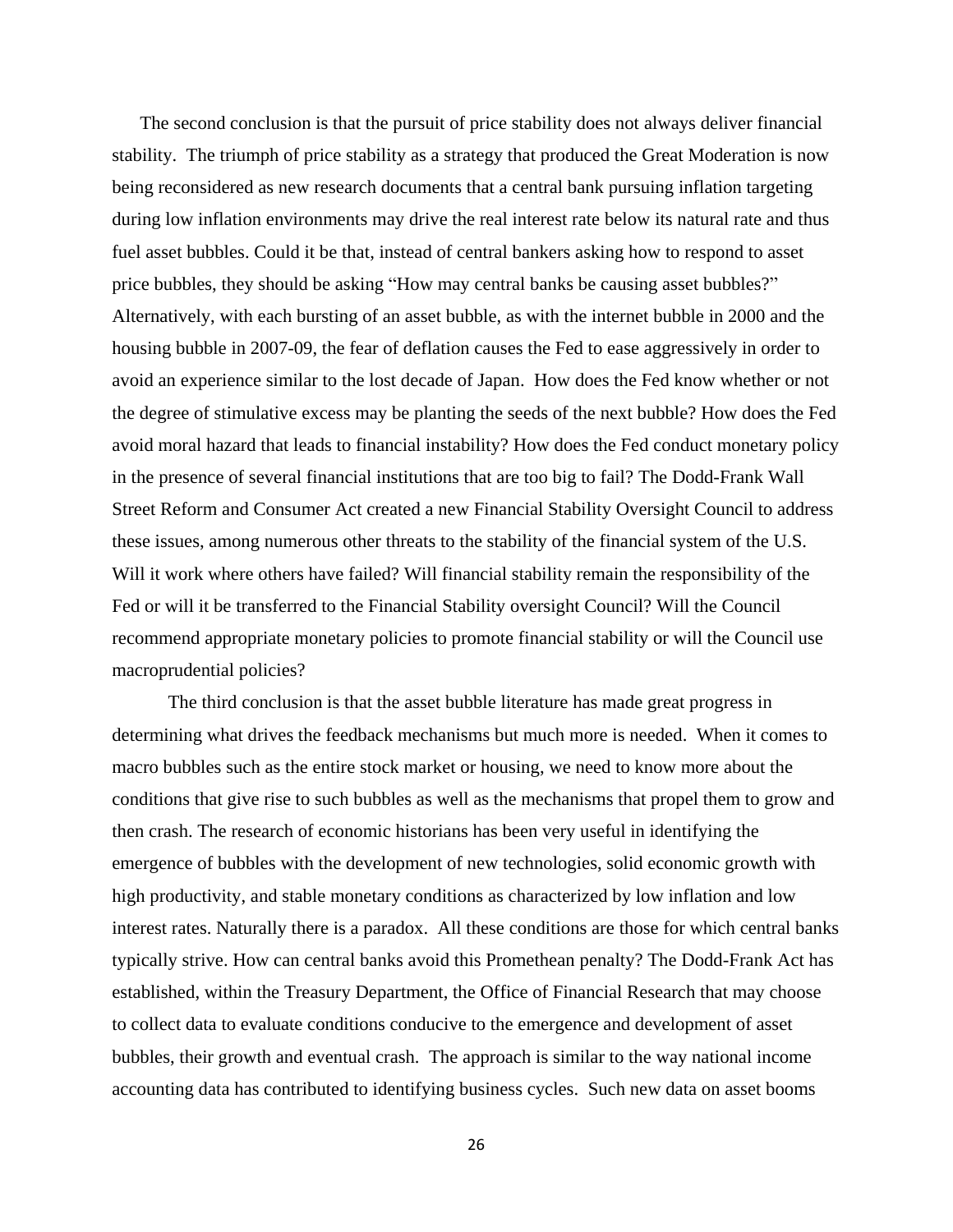and busts may help in the formulation and testing of new hypotheses about bubbles and the appropriate policies to moderate them. Moving forward, economists have an opportunity to respond to the challenge of developing theoretical models of asset price bubbles, and assessing the risks and benefits in terms of the welfare of both the symmetric and asymmetric approaches. Central banks need to respond to an asset bubble ex ante rather than fighting a new bubble using the lessons learned from the bursting of the last bubble.

#### **Notes:**

The author is the Walter F. Mullady Sr. Professor of Economics and Finance, School of Business Administration, Loyola University Chicago, Illinois. His e-mail is: [tmallia@luc.edu.](mailto:tmallia@luc.edu) He is thankful to Gadi Barlevy, Andrew Filardo, Ken Kuttner, Viral Acharya, Ben Friedman and Werner De Bondt for many useful ideas that clarified issues discussed in this paper. He is also thankful to Doug Evanoff, George Kaufman and Mary Malliaris who read carefully an earlier draft and offered numerous insightful comments that improved the exposition of the ideas presented. Marc Hayford and the author have coauthored several papers on similar topics and his support is much appreciated. Finally, the author also thanks the graduate scholar April Heitz for her bibliographical assistance.

#### **References**

Acharya, V. and Naqvi, H. (2012). Bank Liquidity and Bubbles: Why Central Banks Should lean Against Liquidity. In D. Evanoff, G. Kaufman, A. G. Malliaris (Eds.), *New Perspectives on Asset Price Bubbles: Theory, Evidence and Policy.* New York, New York: Oxford University Press.

Adrian, T. and Shin, H. S. (2008). Financial Intermediaries, Financial Stability, and Monetary Policy. *Maintaining Stability in a Changing Financial System*. Symposium at Jackson Hole. Federal Bank of Kansas City. 287-334.

Akerlof, G. A. and Shiller, R. J. (2009). *Animal Spirits: How Human Psychology Drives the Economy, and Why It Matters for Global Capitalism.* Princeton, New Jersey: Princeton University Press.

Barlevy, G. (2012). Rethinking Theoretical Models of Bubbles: Reflections Inspired by the Financial Crisis and Allen and Gorton's Paper ‗Churning Bubbles'. In D. Evanoff, G. Kaufman, A. G. Malliaris (Eds.), *New Perspectives on Asset Price Bubbles: Theory, Evidence and Policy.* New York, New York: Oxford University Press.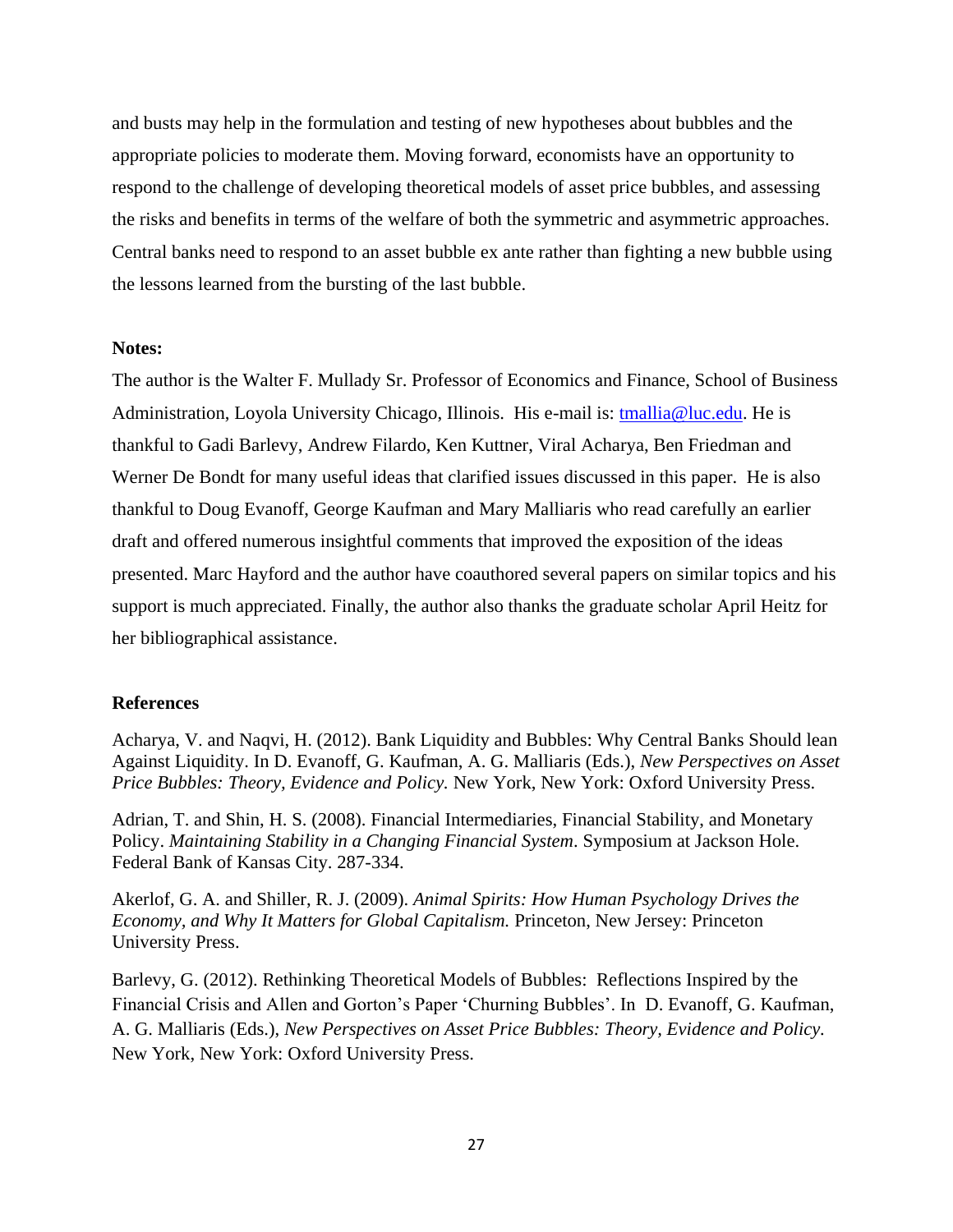Bean, C. (2003). Asset Prices, Financial Imbalances and Monetary Policy: Are Inflation Targets Enough? In A. Richards and T. Robinson (Eds.), *Asset Prices and Monetary Policy.* Sydney: Reserve Bank of Australia, 48-76.

Bean, C. (2004). Asset Prices, Financial Instability, and Monetary Policy. *American Economic Review,* 94, 14-18.

Bhattacharya, U. and Yu, X. (2008). The Causes and Consequences of Recent Financial Market Bubbles: An Introduction. *Review of Financial Studies,* 21, 8-10.

Bernanke, B. and Gertler, M. (1999). Monetary Policy and Asset Price Volatility. In *New Challenges for Monetary Policy: A Symposium Sponsored by the Federal Reserve Bank of Kansas City*, Symposium at Jackson Hole. Federal Reserve Bank of Kansas City, 77-128. Also reprinted in D. Evanoff, G. Kaufman, A. G. Malliaris (Eds.), *New Perspectives on Asset Price Bubbles: Theory, Evidence and Policy.* New York, New York: Oxford University Press.

Bernanke, B., Gertler, M., and Gilchrist, S. (1999). The Financial Accelerator in a Quantitative Business Cycle Framework. J. B. Taylor and M. Woodford (Eds.) *Handbook of Macroeconomics* (Ch. 21)*.* Amsterdam, New York, and Oxford: Elsevier Science, North-Holland.

Bernanke, B. and Gertler, M. (2001). Should Central Banks Respond to Movements in Asset Prices? *The American Economic Review,* 91, 253-257.

Bernanke, B. and Kuttner, K. (2005). What Explains the Stock Market's Reaction to Federal Reserve Policy? *The Journal of Finance*, 60, 1221-1257.

Bernanke, B. (2005). The Global Saving Glut and the U.S. Current Account Deficit. Speech given at the Homer Jones Lecture. St. Louis, Missouri. April 14.

Bernanke, B. (2010). Monetary Policy and the Housing Bubble. Speech given at the Annual Meeting of the American Economic Association. Atlanta, Georgia. January 3.

Bernanke, B. (2011a). Global Imbalances: Links to Economic and Financial Stability. Speech Delivered at the Banque de France Financial Stability Review Launch Event. Paris, France. February 18.

Bernanke, B. (2011b). Implementing a Macroprudential Approach to Supervision and Regulation. Speech delivered at the 47<sup>th</sup> Annual Conference of Bank Structure and Competition. Chicago, Illinois. May 5.

Blanchard, O. J. (2000). Bubbles, Liquidity Traps, and Monetary Policy: Comments on Jinushi et al, and on Bernanke. *Japan's Financial Crisis and Its Parallels to the U.S. Experience,* Institute for International Economics.

Blinder, A. S. and Reis, R. (2005). Understanding the Greenspan Standard. In *The Greenspan Era: Lessons for the Future*, Symposium at Jackson Hole. Federal Reserve Bank of Kansas City, 11-96.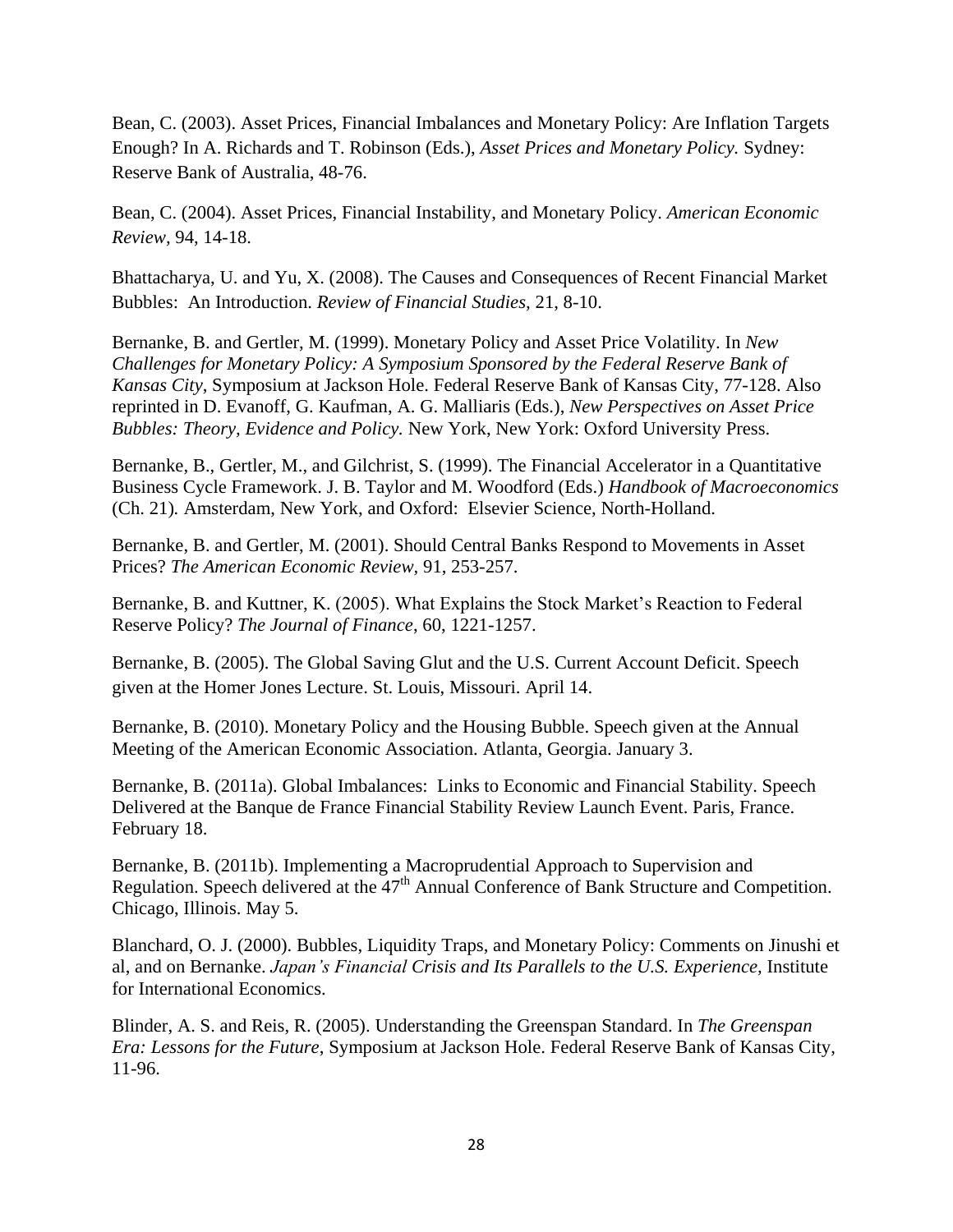Bordo, M. D. and Jeanne, O. (2002). Boom – Busts in Asset Prices, Economic Instability and Monetary Policy. *CEPR Discussion Paper No. 3398*.

Bordo, M. D. and Wheelock, D. C. (2004). Monetary Policy and Asset Prices: A Look Back at Past U.S. Stock Market Booms. *Federal Reserve Bank of St. Louise Review*, November/December, 86, 19-44.

Bordo, M.D. and Wheelock, D. C. (2007). Stock Market Booms and Monetary Policy in the Twentieth Century. *Federal Reserve Bank of St. Louis Review,* March/April, 89, 90-122.

Borio, C. (2003). Towards a Macro-prudential Framework for Financial Supervision and Regulation? CESifo Economic Studies, 49, 181-216. Also reprinted in D. Evanoff, G. Kaufman, A. G. Malliaris (Eds.), *New Perspectives on Asset Price Bubbles: Theory, Evidence and Policy.* New York, New York: Oxford University Press.

Borio, C. and White, W. (2003). Whither Monetary and Financial Stability? The Implications of Evolving Policy Regimes. *Monetary Policy and Uncertainty: Adapting to a Changing Economy.*  Federal Reserve Bank of Kansas City, 131-211.

Brock, W.A. and Malliaris, A.G. (1989). *Differential Equations, Stability and Chaos in Dynamics Economics. Advanced Textbooks in Economics*, Amsterdam: North-Holland.

Brunnermeier, M. K. (2008). Bubbles. In Steven N. Durlauf and L. E. Blume (Eds.), *The New Palgrave Dictionary of Economics* (2<sup>nd</sup> ed.). New York, New York: Palgrave Macmillan.

Bullard, J. B. and Schaling, E. (2002). Why the Fed Should Ignore the Stock Market. *Federal Reserve Bank of St. Louis Review*, 84, 35-41.

Cecchetti, S. G., Genburg, H., Lipshy, J. and Wadhwani, S. (2000). Asset Prices and Central Bank Policy. *Geneva Report on the World Economy*, 2, Geneva: International Center for Monetary and Banking Studies; London: Centre for Economic Policy Research.

Cecchetti, S. G., Genberg, H. and Wadhwani, S. (2002). Asset Prices in a Flexible Inflation Targeting Framework. In W. Hunter, G. Kaufman and M. Pomerleano (Eds.), *Asset Price Bubbles: The Implications for Monetary, Regulatory and International Policies,* 427-444, Cambridge and London: MIT Press.

Christiano, L. J., Ilutz, C., Motto, R., and Rostagno, M.(2010). Monetary Policy and Stock Market Booms. *Macroeconomic Challenges: the Decade Ahead.* Symposium at Jackson Hole. Federal Reserve Bank of Kansas City, Kansas City. Also reprinted in D. Evanoff, G. Kaufman, A. G. Malliaris(Eds.), *New Perspectives on Asset Price Bubbles: Theory, Evidence and Policy.* New York, New York: Oxford University Press.

Cogley, T. (1999). Should the Fed Take Deliberate Steps to Deflate Asset Price Bubbles? *Federal Reserve Bank of San Francisco Economic Review,* 42-52.

Dudley, W. C. (2010). Asset Bubbles and the Implications for Central Bank Policy. Remarks Given at The Economic Club of New York, New York, New York. April 7.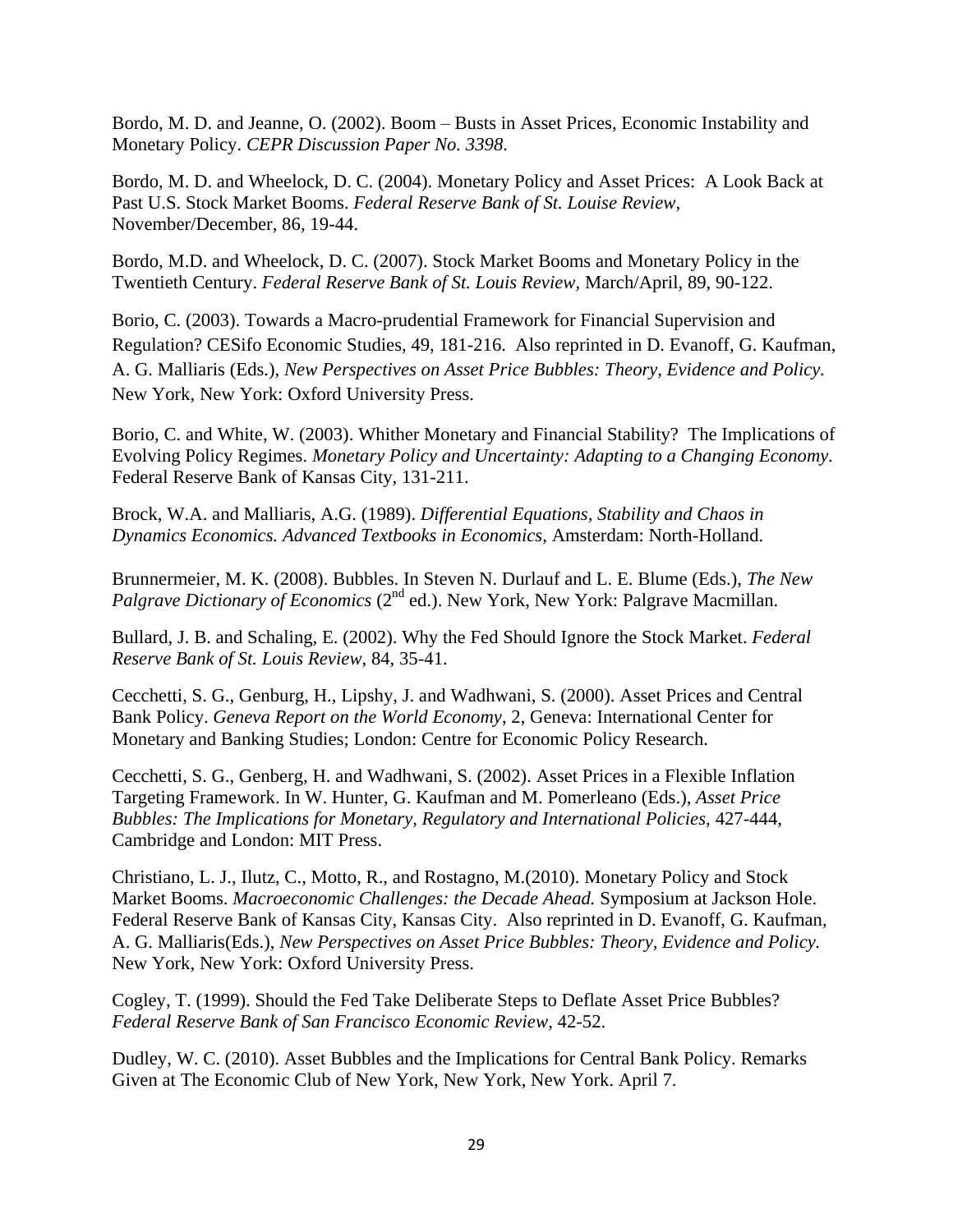Evans, C. L. (2009). The International Financial Crisis: Asset Price Exuberance and Macroprudential Regulation. Remarks Given at the International Banking Conference. Chicago, Illinois. September 24.

Ferguson, R. W. (2002). Should Financial Stability Be An Explicit Central Bank Objective? *Challenges to Central Banking from Globalized Financial Systems*. Conference at the IMF, September 16-17, Washington, D.C.

Filardo, A. J. (2000). Monetary Policy and Asset Prices. *Federal Reserve Bank of Kansas City Economic Review*, 85, 11-37.

Filardo, A. J. (2001). Should Monetary Policy Respond to Asset Price Bubbles? Some Experimental Results. In G. Kaufman (Ed.), *Asset Price Bubbles: Implications for Monetary and Regulatory Policies* 13, 99-123, New York: Elsevier Science, JAI.

Filardo, A. J. (2004). Monetary Policy and Asset Price Bubbles: Calibrating the Monetary Policy Trade-Offs. *BIS Working Paper* No. 155.

Financial Crisis Inquiry Commission (2011). The Financial Crisis Inquiry Report. Final Report of the National Commission on the Causes of the Financial and Economic Crisis in the United States. Washington, D.C.

Friedman, B. and Laibson, D. (1989). Economic Implications of Extraordinary Movements in Stock Prices. *Brookings Papers on Economic Activity*, 1989, 137-189.

Friedman, B. (2006). The Greenspan Era: Discretion, Rather than Rules. *The American Economic Review*, 96, 174-177.

Geanakoplos, J. (2011). Leverage and Bubbles: The Need to Manage the Leverage Cycle. In D. Evanoff, G. Kaufman, A. G. Malliaris (Eds.), *New Perspectives on Asset Price Bubbles: Theory, Evidence and Policy.* New York, New York: Oxford University Press.

Gisler, M. and Sornette, D. (2010). Bubbles Everywhere in Human Affairs. In L. Kajfez-Bogataj, K.H. Mueller, I. Svetlik, and N. Tos (Eds.), *Modern RISC-Societies. Towards a New Framework for Social Evolution.* Wein.

Greenspan, A. (1996). The Challenge of Central Banking in a Democratic Society. Remarks delivered at the Annual Dinner and Francis Boyer Lecture of the American Enterprise Institute for Public Policy Research. December 5. Washington, D.C.

Greenspan, A. (2002). Opening Remarks. In *Rethinking Stabilization Policy.* Symposium at Jackson Hole. Federal Reserve Bank of Kansas City. 1-10.

Greenspan, A. (2004). Risk and Uncertainty in Monetary Policy. *American Economic Review*, 94, 33–40.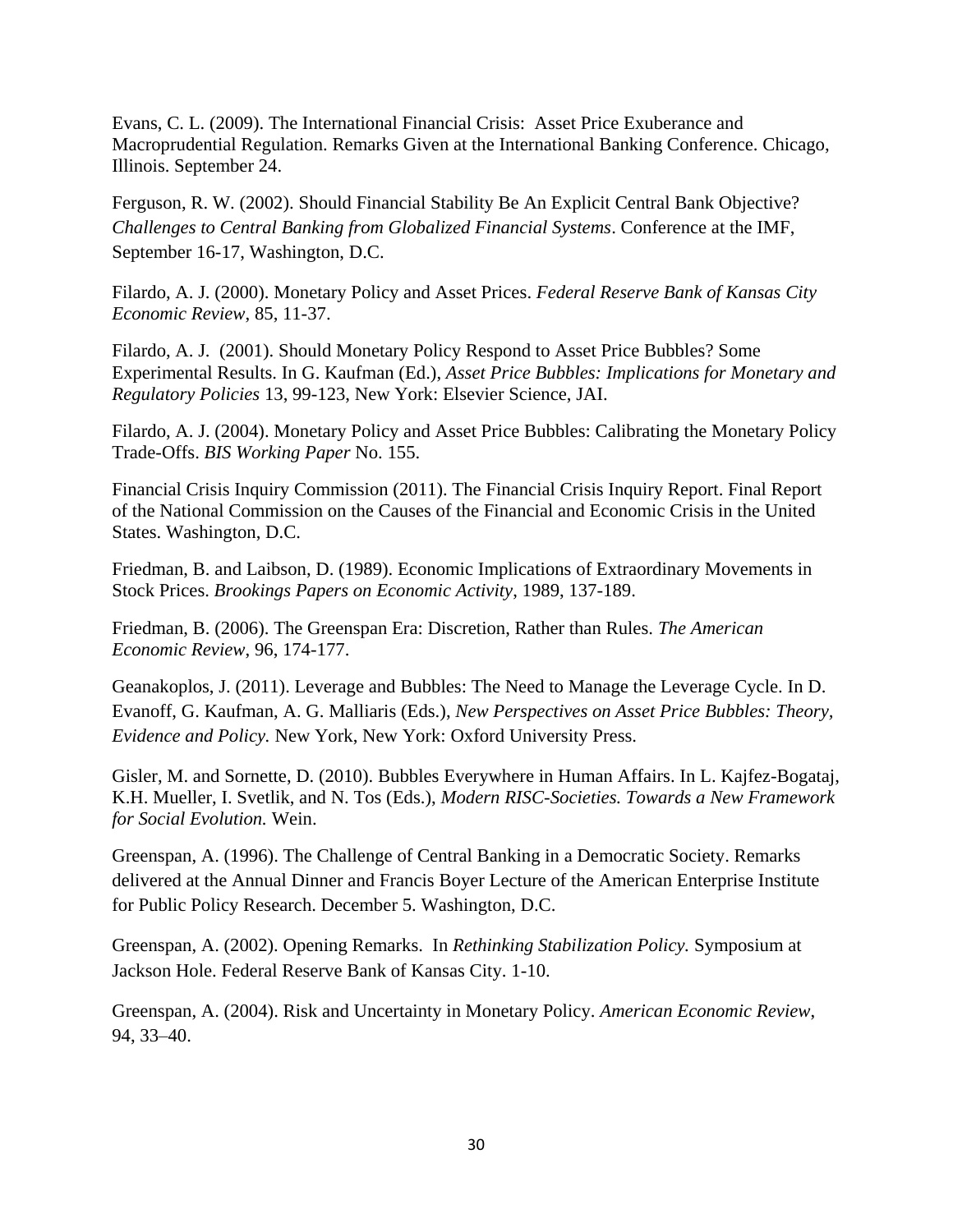Greenspan, A. (2005). Risk Transfer and Financial Stability. Speech delivered at the Federal Reserve Bank of Chicago's Forty-First Annual Conference on Bank Structure. Chicago, Illinois. May 5.

Goodfriend, M. (2002). Interest Rate Policy Should Not React Directly to Asset Prices. In W. Hunter, G. Kaufman and M. Pomerleano (Eds.), *Asset Price Bubbles: The Implications for Monetary, Regulatory and International Policies.* Cambridge and London: MIT Press.

Haberler, G. (1960). *Prosperity and Depression, A Theoretical Analysis of Cyclical Movements*,  $(4<sup>th</sup>$  ed.). London: Bradford and Dickens.

Hayford, M. D. and Malliaris, A. G. (2001). Is the Federal Reserve Stock Market Bubble-Neutral? In G. Kaufman (Ed.), *Asset Price Bubbles: Implications for Monetary and Regulatory Policies .*Kidlington, Oxford, UK: Elsevier Science Ltd. 229-243.

Hayford, M. D. and Malliaris, A. G. (2004). Monetary Policy and the U.S. Stock Market. *Economic Inquiry,* 42, 387-401.

Hayford, Marc D. and Malliaris, A. G. (2005). How Did the Fed React to the 1990s Stock Market Bubble? Evidence From an Extended Taylor Rule. *European Journal of Operational Research,* 163 , 20-29.

Hong, H. and Sraer S. (2011). Quiet Bubbles. *Working Paper.* Available at SSRN: http://ssrn.com/abstract=1767453.

Hussam, R. N., Porter, D. and Smith, V. L. (2008). Thar She Blows: Can Bubbles Be Rekindled With Experienced Subjects? *American Economic Review*, 98, 924-937.

International Monetary Fund. (2002). Table 2.1 Equity and Housing Price Bear Markets in Industrial Countries. *Real and Financial Effects of Bursting Asset Price Bubbles.*IMF, 63.

Issing, O. (2002). Monetary Policy in an Environment of Global Financial Markets. Launching Workshop of the ECB-CFS Research Network on *Capital Markets and Financial Integration in Europe*. Frankfurt am Main.

Issing, O. (2009). In Search of Monetary Stability: the Evolution of Monetary Policy. *Bank for International Settlements*, Working Paper No. 273.

Issing, O. (2011). Lessons for Monetary Policy: What Should the Consensus Be? *IMF Working Paper.* No. Wp/11/97. Washington D.C.

Jalilvand, A. and Malliaris, A. G. (2010). Sequence of Asset Bubbles and the Global Financial Crisis. In R. W. Kolb (Ed.), *Lessons from the Financial Crisis.* Hoboken, NJ: John Wiley and Sons, Inc.

Kaufman, G. (2004). Macroeconomic Stability, Bank Soundness and Designing Optimum Regulatory Structures. *Multinational Finance*, 8, 141-171.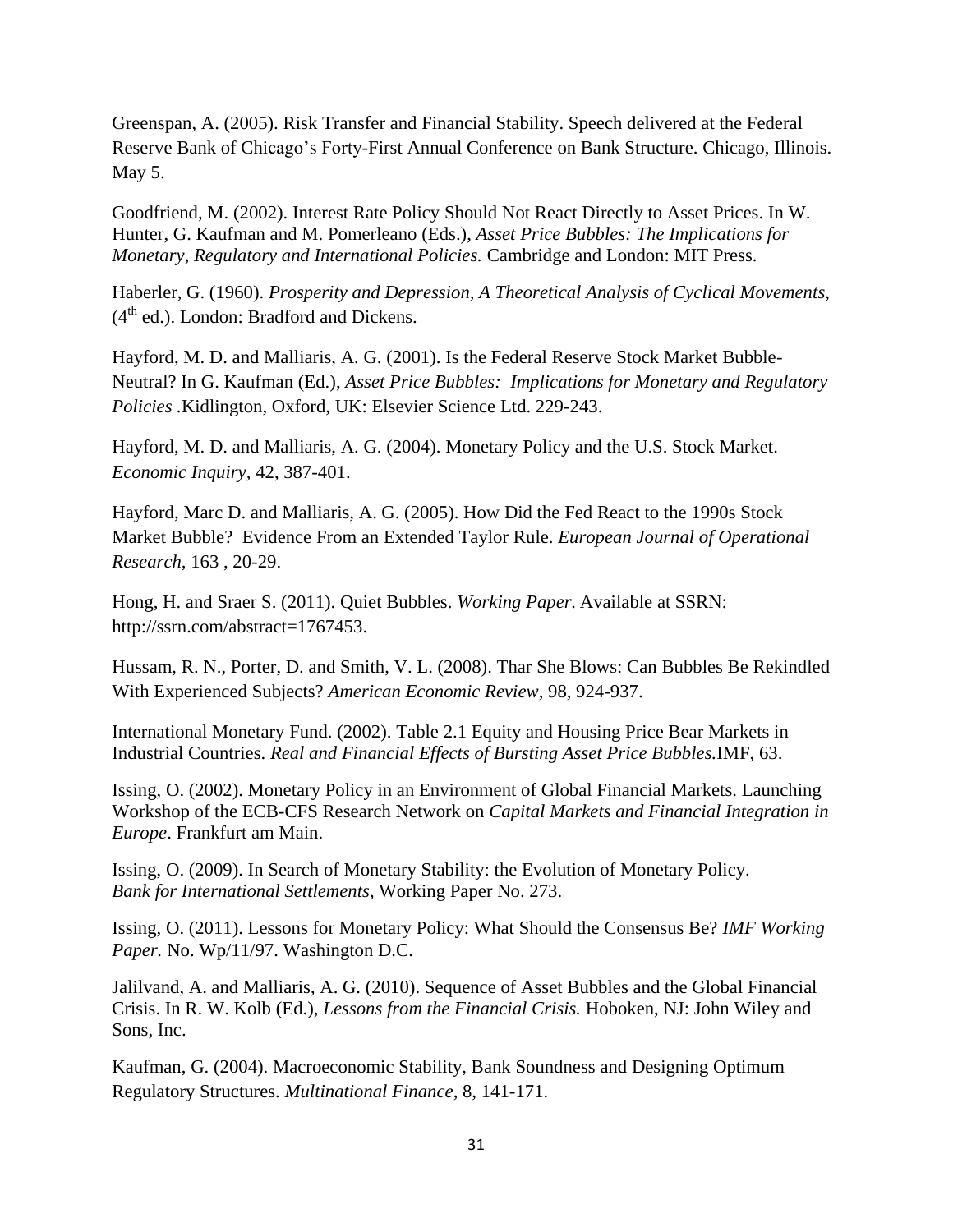Keynes, J. M. (1936). *The General Theory of Employment, Interest and Money.* Cambridge, United Kingdom: Macmillan Cambridge University Press.

Kindleberger, C. P. (1978). *Manias, Panics, and Crashes, a History of Financial Crises,* (1<sup>st</sup> ed.). Hoboken, New Jersey: John Wiley and Sons, Inc.

Kohn, D. L. (2006). Monetary Policy and Asset Prices. Speech given at Monetary Policy: A Journey from Theory to Practice, a European Central Bank Colloquium held in honor of Otmar Issing. Frankfurt, Germany.

Kohn, D. L. (2008). Monetary Policy and Asset Prices Revisited. *Cato Journal,* 29, 31-44.

Kolb, R. W. (Ed.) (2010). *Lessons from the Financial Crisis, Causes, Consequences, and Our Economic Future.* Hoboken, New Jersey: John Wiley and Sons.

Kolb, R. W. (2011). *The Financial Crisis of Our Time.* New York, New York: Oxford University Press.

Kuttner, K. (2012). Monetary Policy and Asset Price Volatility: Should We Refill the Bernanke-Gertler Prescription? In D. Evanoff, G. Kaufman, A. G. Malliaris (Eds.), *New Perspectives on Asset Price Bubbles: Theory, Evidence and Policy.* New York, New York: Oxford University Press.

Laidler, D. (2003). The Price Level, Relative Prices, and Economic Stability: Aspects of the Interwar Debate. Prepared for the Bank for International Settlements Conference on Monetary Stability, Financial Stability, and the Business Cycle. Basel, Switzerland.

Malliaris, A. G. (2005). *Economic Uncertainty, Instabilities & Asset Bubbles*. Hackensack, New Jersey: World Scientific Publishing Co.

Malliaris, S. and Yan, H. (2010). Reputation Concerns and Slow-Moving Capital. Yale International Center for Finance working paper.

Minsky, H.P. (1968). Private Sector Asset Management and the Effectiveness of Monetary Policy: Theory and Practice**.** *The Journal of Finance*, 24, 223-238.

Minsky, H. P. (1975). *John Maynard Keynes.* New York, New York: Columbia University Press.

Minsky, H.P. (1986). *Stabilizing and Unstable Economy,* New York, New York: Columbia University Press.

Mishkin, F. S. (1999). Global Financial Instability: Framework, Events, Issues. *Journal of Economic Perspectives,* 13, 3-20.

Mishkin, F. S. (2007). Financial Instability and Monetary Policy. Speech at the Risk USA 2007 Conference. New York, New York. November 5.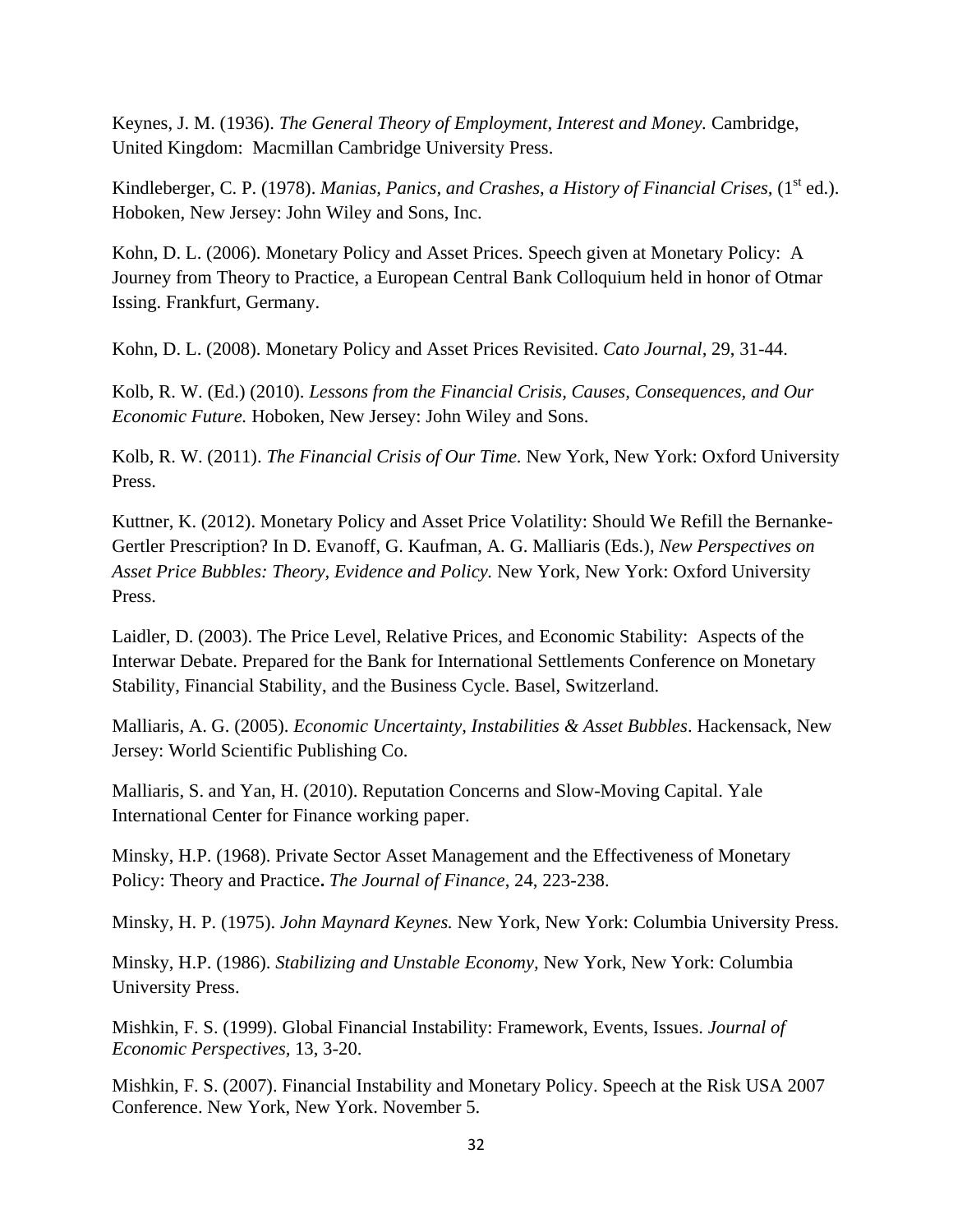Mishkin, F. S (2008). How Should We Respond to Asset Price Bubbles? At the Wharton Financial Institutions Center and Oliver Wyman Institute's Annual Financial Risk Roundtable, Philadelphia, Pennsylvania, May 15.

Papademos, L. (2006). Price Stability, Financial Stability and Efficiency and Monetary Policy. Speech at the Third Conference of the Monetary Stability Foundation on *Challenges to the Financial System-Ageing and Low Growth*, Frankfurt am Main.

Paulson, H. M. (2010). *On the Brink: Inside the Race to Stop the Collapse of the Global Financial System*. New York, New York: Business Plus.

Plosser, C. I. (2008). Two Pillars of Central Banking: Monetary Policy and Financial Stability. Opening remarks for the Pennsylvania Association of Community Bankers 130<sup>th</sup> Annual Convention. Federal Reserve Bank of Philadelphia. Waikoloa, Hawaii. April 18.

Rajan, R. G. (2005). Has Financial Development Made the World Riskier? In *The Greenspan Era: Lessons for the Future*. Symposium at Jackson Hole. Federal Bank of Kansas City. 313- 369.

Reinhart, C. M. and Rogoff, K. S. (2009). *This Time is Different, Eight Centuries of Financial Folly* . Princeton, New Jersey: Princeton University Press.

Rigobon, R. and Sack, B. (2003). Measuring the Reaction of Monetary Policy to the Stock Market. *The Quarterly Journal of Economics*, 118, 639-669.

Roubini, N. (2006). Why Central Banks Should Burst Bubbles. *International Finance,* 9, 87-107.

Schinasi, G. J. (2004). Defining Financial Stability. *IMF Working Paper.* No. Wp/04/187. Washington D.C.: IMF.

Scheinkman, J. and Xiong W. (2003). Overconfidence and Speculative Bubbles. *Journal of Political Economy,* 111, 1183-1219. Also reprinted in D. Evanoff, G. Kaufman, A. G. Malliaris (Eds.), *New Perspectives on Asset Price Bubbles: Theory, Evidence and Policy.* New York, New York: Oxford University Press.

Shiller, R. J. (2002). Bubbles, Human Judgment, and Expert Opinion. *Financial Analysts Journal,* 58, 18-26.

Smith, A. and Taylor, J. (2007). Monetary Policy Rules. Presented at the *Taylor Rule Conference* at the Dallas Federal Reserve. Dallas, Texas.

Smith, V. L., Suchanek, G. L., and William, A. W. (1988). Bubbles, Crashes, and Endogenous Expectations in Experimental Spot Asset Markets. *Econometrica*, 56, 1119-1151.

Sorkin, A. R. (2010). *Too Big to Fail: The Inside Story of How Wall Street and Washington Fought to Save the Financial System – and Themselves.* New York, New York: Penguin Group.